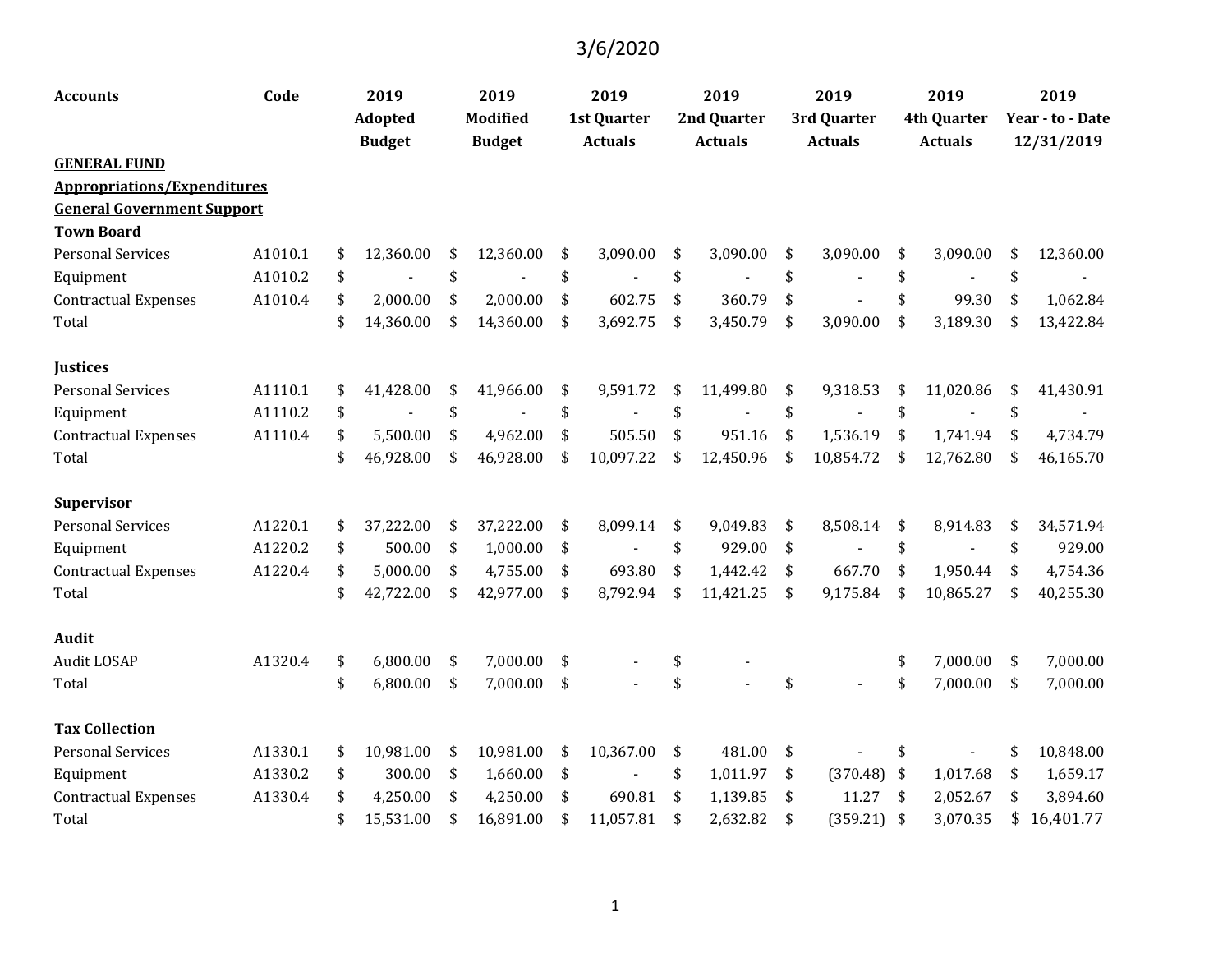| <b>Accounts</b>             | Code    | 2019            | 2019            | 2019                 | 2019            | 2019           | 2019               | 2019             |
|-----------------------------|---------|-----------------|-----------------|----------------------|-----------------|----------------|--------------------|------------------|
|                             |         | <b>Adopted</b>  | <b>Modified</b> | 1st Quarter          | 2nd Quarter     | 3rd Quarter    | <b>4th Quarter</b> | Year - to - Date |
|                             |         | <b>Budget</b>   | <b>Budget</b>   | <b>Actuals</b>       | <b>Actuals</b>  | <b>Actuals</b> | <b>Actuals</b>     | 12/31/2019       |
| <b>Budget</b>               |         |                 |                 |                      |                 |                |                    |                  |
| <b>Personal Services</b>    | A1340.1 | \$<br>1,500.00  | \$<br>1,500.00  | \$<br>375.00         | \$<br>375.00    | \$<br>375.00   | \$<br>375.00       | \$<br>1,500.00   |
| Equipment                   | A1340.2 | \$              | \$              | \$                   | \$              | \$             | \$                 | \$               |
| <b>Contractual Expenses</b> | A1340.4 | \$              | \$              | \$                   | \$              | \$             | \$                 | \$               |
| Total                       |         | \$<br>1,500.00  | \$<br>1,500.00  | \$<br>375.00         | \$<br>375.00    | \$<br>375.00   | \$<br>375.00       | \$<br>1,500.00   |
| <b>Assessors</b>            |         |                 |                 |                      |                 |                |                    |                  |
| <b>Personal Services</b>    | A1355.1 | \$<br>6,180.00  | \$<br>6,180.00  | \$                   | \$              | \$<br>234.00   | \$<br>216.00       | \$<br>450.00     |
| Equipment                   | A1355.2 | \$              | \$              | \$                   | \$              | \$             | \$                 | \$               |
| <b>Contractual Expenses</b> | A1355.4 | \$<br>32,820.00 | \$<br>34,742.00 | \$<br>$\blacksquare$ | \$<br>12,623.15 | \$<br>662.05   | \$<br>21,456.77    | \$<br>34,741.97  |
| Total                       |         | \$<br>39,000.00 | \$<br>40,922.00 | \$<br>$\blacksquare$ | \$<br>12,623.15 | \$<br>896.05   | \$<br>21,672.77    | \$<br>35,191.97  |
| <b>Fiscal Advisors</b>      |         |                 |                 |                      |                 |                |                    |                  |
| <b>Contractual Expenses</b> | A1380.4 | \$              | \$              | \$                   | \$              | \$             | \$                 | \$               |
| Total                       |         | \$              | \$              | \$                   | \$              | \$             | \$                 | \$               |
| <b>Town Clerk</b>           |         |                 |                 |                      |                 |                |                    |                  |
| <b>Personal Services</b>    | A1410.1 | \$<br>37,145.00 | \$<br>37,199.00 | \$<br>8,869.62       | \$<br>9,822.89  | \$<br>8,545.62 | \$<br>9,960.87     | \$<br>37,199.00  |
| Equipment                   | A1410.2 | \$              | \$              | \$                   | \$              | \$             | \$                 | \$               |
| <b>Contractual Expenses</b> | A1410.4 | \$<br>4,000.00  | \$<br>4,000.00  | \$<br>414.89         | \$<br>1,856.72  | \$<br>175.03   | \$<br>1,155.71     | \$<br>3,602.35   |
| Total                       |         | \$<br>41,145.00 | \$<br>41,199.00 | \$<br>9,284.51       | \$<br>11,679.61 | \$<br>8,720.65 | \$<br>11,116.58    | \$<br>40,801.35  |
| <b>Attorney</b>             |         |                 |                 |                      |                 |                |                    |                  |
| <b>Personal Services</b>    | A1420.1 | \$              |                 |                      |                 | \$             | \$                 | \$               |
| Equipment                   | A1420.2 | \$              | \$              | \$                   | \$              | \$             | \$                 | \$               |
| <b>Contractual Expenses</b> | A1420.4 | \$<br>50,000.00 | \$<br>50,000.00 | \$<br>6,944.00       | \$<br>7,170.00  | \$<br>5,735.00 | \$<br>10,352.50    | \$<br>30,201.50  |
| Total                       |         | \$<br>50,000.00 | \$<br>50,000.00 | \$<br>6,944.00       | \$<br>7,170.00  | \$<br>5,735.00 | \$<br>10,352.50    | \$<br>30,201.50  |
| <b>Engineer</b>             |         |                 |                 |                      |                 |                |                    |                  |
| <b>Contractual Expenses</b> | A1440.4 | \$<br>3,500.00  | \$<br>12,919.23 | \$<br>4,000.02       | \$<br>4,332.45  | \$<br>2,824.67 | \$<br>1,761.52     | \$<br>12,918.66  |
| Total                       |         | \$<br>3,500.00  | \$<br>12,919.23 | \$<br>4,000.02       | \$<br>4,332.45  | \$<br>2,824.67 | \$<br>1,761.52     | \$<br>12,918.66  |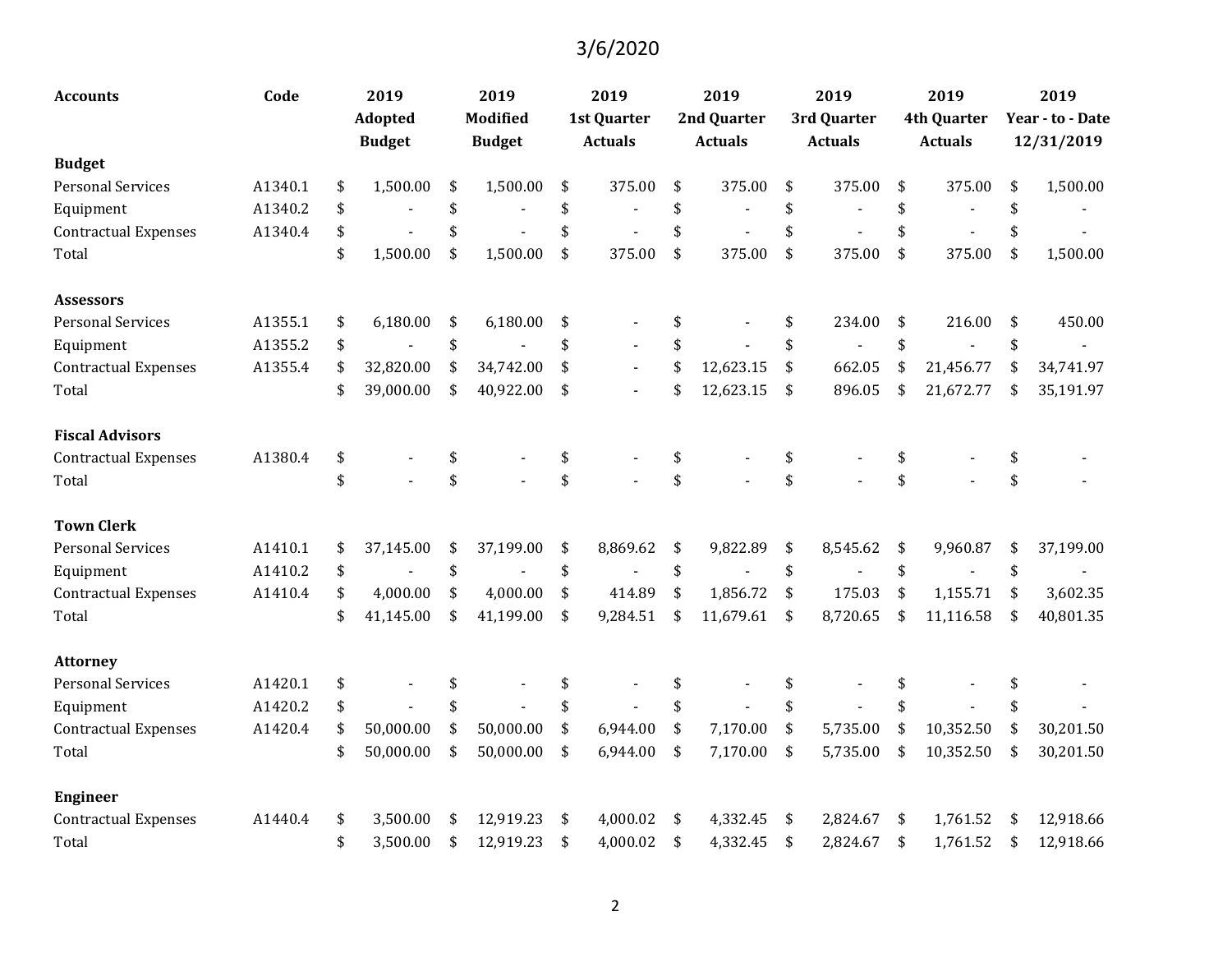| Accounts                            | Code    | 2019            | 2019            | 2019               | 2019                  | 2019           |     | 2019               | 2019             |
|-------------------------------------|---------|-----------------|-----------------|--------------------|-----------------------|----------------|-----|--------------------|------------------|
|                                     |         | <b>Adopted</b>  | <b>Modified</b> | <b>1st Quarter</b> | 2nd Quarter           | 3rd Quarter    |     | <b>4th Quarter</b> | Year - to - Date |
|                                     |         | <b>Budget</b>   | <b>Budget</b>   | <b>Actuals</b>     | <b>Actuals</b>        | <b>Actuals</b> |     | <b>Actuals</b>     | 12/31/2019       |
| <b>Elections</b>                    |         |                 |                 |                    |                       |                |     |                    |                  |
| <b>Personal Services</b>            | A1450.1 | \$              | \$              |                    | \$                    | \$             | \$  |                    | \$               |
| Equipment                           | A1450.2 | \$              | \$              |                    | \$                    | \$             | \$  |                    | \$               |
| <b>Contractual Expenses</b>         | A1450.4 | \$<br>250.00    | \$<br>250.00    | \$                 | \$                    | \$             | \$  |                    | \$               |
| Total                               |         | \$<br>250.00    | \$<br>250.00    | \$                 | \$                    | \$             | \$  |                    | \$               |
| <b>Buildings</b>                    |         |                 |                 |                    |                       |                |     |                    |                  |
| <b>Personal Services</b>            | A1620.1 | \$<br>2,000.00  | \$<br>2,000.00  | \$<br>379.68       | \$<br>188.00          | \$<br>82.25    | \$  | 288.95             | \$<br>938.88     |
| Equipment                           | A1620.2 | \$<br>500.00    | \$<br>500.00    | \$                 | \$<br>474.02          | \$             | \$  |                    | \$<br>474.02     |
| <b>Contractual Expenses</b>         | A1620.4 | \$<br>60,000.00 | \$<br>60,000.00 | \$<br>15,349.54    | \$<br>11,576.00       | \$<br>5,074.20 | \$  | 13,960.21          | \$<br>45,959.95  |
| Total                               |         | \$<br>62,500.00 | \$<br>62,500.00 | \$<br>15,729.22    | \$<br>12,238.02       | \$<br>5,156.45 | -\$ | 14,249.16          | \$<br>47,372.85  |
| <b>Central Communicatons System</b> |         |                 |                 |                    |                       |                |     |                    |                  |
| <b>Personal Services</b>            | A1650.1 | \$              | \$              | \$                 | \$                    | \$             | \$  |                    | \$               |
| Equipment                           | A1650.2 | \$              | \$              | \$                 | \$                    | \$             | \$  |                    | \$               |
| <b>Contractual Expenses</b>         | A1650.4 | \$<br>5,000.00  | \$<br>6,460.00  | \$<br>1,754.28     | \$<br>1,082.34        | \$<br>1,668.75 | \$  | 1,954.63           | \$<br>6,460.00   |
| Total                               |         | \$<br>5,000.00  | \$<br>6,460.00  | \$<br>1,754.28     | \$<br>1,082.34        | \$<br>1,668.75 | \$  | 1,954.63           | \$<br>6,460.00   |
| <b>Central Printing and Mailing</b> |         |                 |                 |                    |                       |                |     |                    |                  |
| <b>Personal Services</b>            | A1670.1 | \$              | \$              |                    | \$                    | \$             | \$  |                    | \$               |
| Equipment                           | A1670.2 | \$              | \$              |                    | \$                    | \$             | \$  |                    | \$               |
| <b>Contractual Expenses</b>         | A1670.4 | \$<br>2,500.00  | \$<br>2,500.00  | \$<br>1,305.93     | \$<br>$(1,358.91)$ \$ | 1,690.53       | \$  | 1,637.55           | \$<br>1,190.41   |
| Total                               |         | \$<br>2,500.00  | \$<br>2,500.00  | \$<br>1,305.93     | \$<br>$(1,358.91)$ \$ | 1,690.53       | \$  | $(447.14)$ \$      | 1,190.41         |
| <b>Special items</b>                |         |                 |                 |                    |                       |                |     |                    |                  |
| <b>Unallocated Insurance</b>        | A1910.4 | \$<br>35,000.00 | \$<br>35,000.00 | \$                 | \$<br>33,716.88       | \$             | \$  | 1,000.00           | \$<br>34,716.88  |
| <b>Municipal Association Dues</b>   | A1920.4 | \$<br>1,000.00  | \$<br>1,000.00  | \$<br>1,000.00     | \$                    | \$             | \$  |                    | \$<br>1,000.00   |
| Contingency                         | A1990.4 | \$<br>40,000.00 | \$<br>26,083.00 | \$                 |                       |                | \$  |                    |                  |
| Total                               |         | \$<br>76,000.00 | \$<br>62,083.00 | \$<br>1,000.00     | \$<br>33,716.88       | \$             | \$  | 1,000.00           | \$<br>35,716.88  |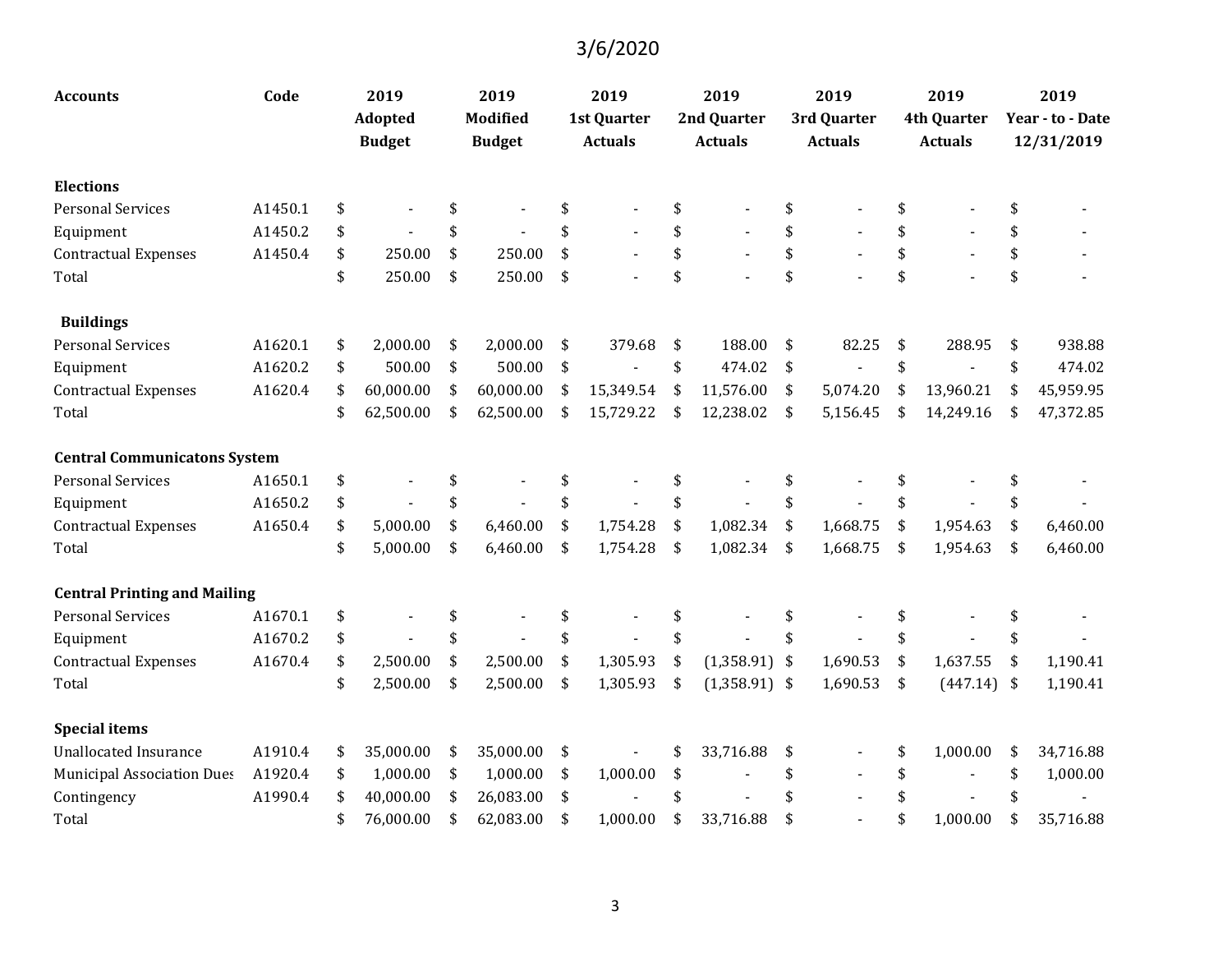| <b>Accounts</b>                         | Code    | 2019            | 2019            | 2019               | 2019           | 2019                | 2019               | 2019                 |
|-----------------------------------------|---------|-----------------|-----------------|--------------------|----------------|---------------------|--------------------|----------------------|
|                                         |         | Adopted         | <b>Modified</b> | <b>1st Quarter</b> | 2nd Quarter    | 3rd Quarter         | <b>4th Quarter</b> | Year - to - Date     |
|                                         |         | <b>Budget</b>   | <b>Budget</b>   | <b>Actuals</b>     | <b>Actuals</b> | <b>Actuals</b>      | <b>Actuals</b>     | 12/31/2019           |
| <b>Total General Government Support</b> |         | 407,736.00      | 408,489.23      | \$<br>74,033.68    | \$111,814.36   | \$<br>49,828.45     | \$<br>98,922.74    | \$334,599.23         |
| <b>Public Safety</b>                    |         |                 |                 |                    |                |                     |                    |                      |
| <b>Traffic Control</b>                  |         |                 |                 |                    |                |                     |                    |                      |
| <b>Personal Services</b>                | A3310.1 | \$              | \$              | \$                 | \$             | \$                  | \$                 | \$                   |
| Equipment                               | A3310.2 | \$              | \$              | \$                 | \$             | \$                  | \$                 | \$                   |
| <b>Contractual Expenses</b>             | A3310.4 | \$<br>1,000.00  | \$<br>1,000.00  | \$                 | \$             | \$<br>323.00        | \$                 | \$<br>323.00         |
| Total                                   |         | \$<br>1,000.00  | \$<br>1,000.00  | \$                 | \$             | \$<br>323.00        | \$                 | \$<br>323.00         |
| <b>Control of Dogs</b>                  |         |                 |                 |                    |                |                     |                    |                      |
| <b>Personal Services</b>                | A3510.1 | \$<br>7,638.00  | \$<br>7,638.00  | \$<br>1,762.62     | \$<br>2,056.39 | \$<br>1,762.62      | \$<br>2,056.37     | \$<br>7,638.00       |
| Equipment                               | A3510.2 | \$              | \$              | \$                 | \$             | \$                  | \$                 | \$                   |
| <b>Contractual Expenses</b>             | A3510.4 | \$<br>5,130.00  | \$<br>5,130.00  | \$<br>210.00       | \$<br>560.59   | \$<br>$(260.53)$ \$ | 867.11             | \$<br>1,377.17       |
| Total                                   |         | \$<br>12,768.00 | \$<br>12,768.00 | \$<br>1,972.62     | \$<br>2,616.98 | \$<br>1,502.09      | \$<br>2,923.48     | \$<br>9,015.17       |
| <b>Animal Control Other</b>             |         |                 |                 |                    |                |                     |                    |                      |
| <b>Personal Services</b>                | A3520.1 | \$              | \$              | \$                 | \$             | \$                  | \$                 | \$                   |
| Equipment                               | A3520.2 | \$              | \$              | \$                 | \$             | \$                  | \$                 | \$                   |
| <b>Contractual Expenses</b>             | A3520.4 | \$<br>500.00    | \$<br>500.00    | \$                 | \$             | \$                  | \$                 | \$                   |
| Total                                   |         | \$<br>500.00    | \$<br>500.00    | \$                 | \$             | \$                  | \$                 | \$                   |
| <b>Safety Inspection</b>                |         |                 |                 |                    |                |                     |                    |                      |
| <b>Personal Services</b>                | A3620.1 | \$<br>11,000.00 | \$<br>11,000.00 | \$<br>2,538.48     | \$<br>2,961.56 | \$<br>2,538.48      | \$<br>2,961.48     | \$<br>11,000.00      |
| Equipment                               | A3620.2 | \$<br>300.00    | \$<br>300.00    | \$                 | \$             | \$                  | \$                 | \$<br>$\blacksquare$ |
| <b>Contractual Expenses</b>             | A3620.4 | \$<br>1,000.00  | \$<br>1,044.00  | \$<br>133.66       | \$<br>272.29   | \$<br>200.11        | \$<br>437.83       | \$<br>1,043.89       |
| Total                                   |         | \$<br>12,300.00 | \$<br>12,344.00 | \$<br>2,672.14     | \$<br>3,233.85 | \$<br>2,738.59      | \$<br>3,399.31     | \$<br>12,043.89      |
| <b>Total Public Safety</b>              |         | \$<br>26,568.00 | \$<br>26,612.00 | \$<br>4,644.76     | \$<br>5,850.83 | \$<br>4,563.68      | \$<br>6,322.79     | \$<br>21,382.06      |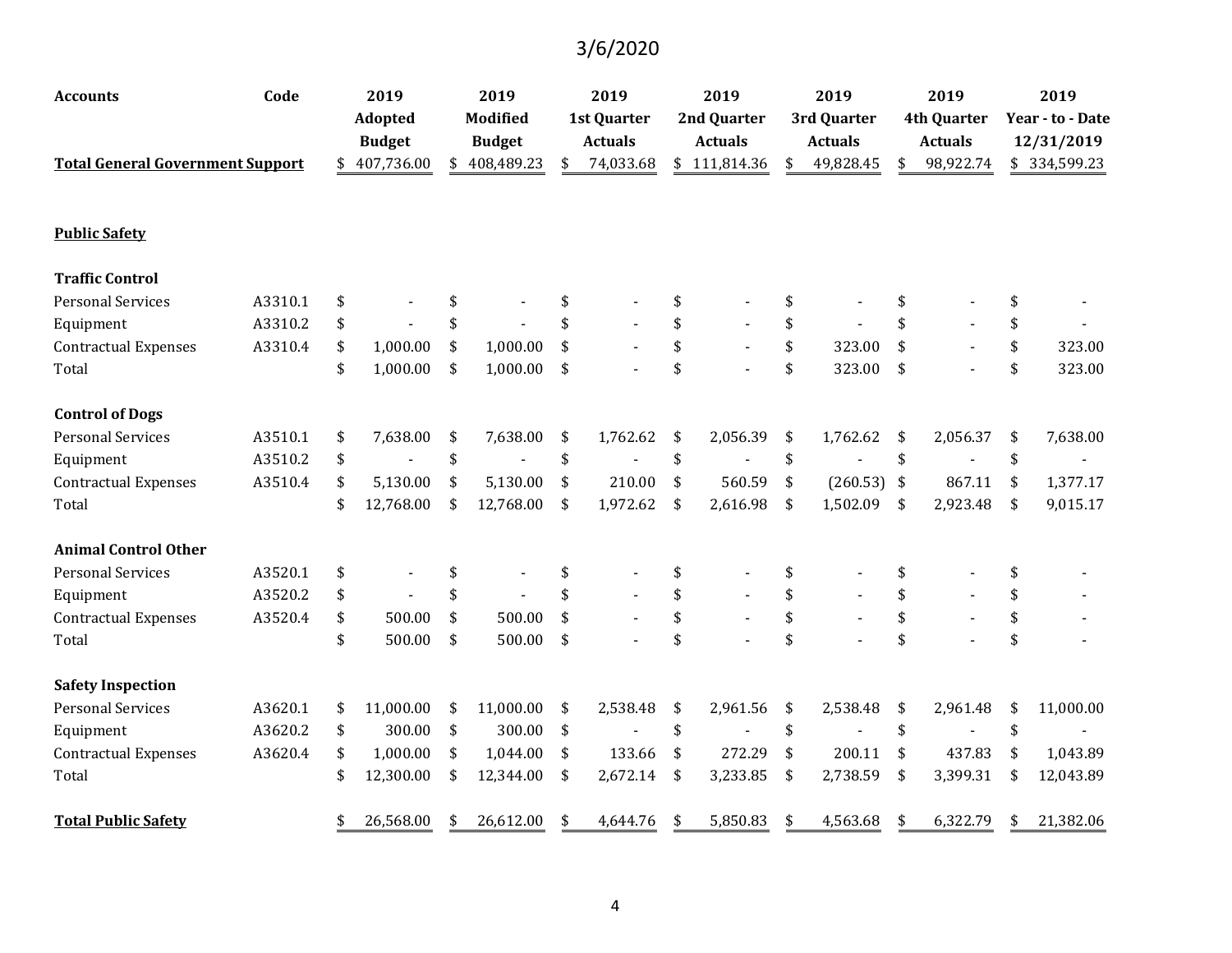| <b>Accounts</b>                      | Code    | 2019             | 2019             | 2019               | 2019            | 2019            | 2019                 | 2019             |
|--------------------------------------|---------|------------------|------------------|--------------------|-----------------|-----------------|----------------------|------------------|
|                                      |         | Adopted          | <b>Modified</b>  | <b>1st Quarter</b> | 2nd Quarter     | 3rd Quarter     | <b>4th Quarter</b>   | Year - to - Date |
|                                      |         | <b>Budget</b>    | <b>Budget</b>    | <b>Actuals</b>     | <b>Actuals</b>  | <b>Actuals</b>  | <b>Actuals</b>       | 12/31/2019       |
| <b>Health</b>                        |         |                  |                  |                    |                 |                 |                      |                  |
| <b>Board of Health</b>               |         |                  |                  |                    |                 |                 |                      |                  |
| <b>Personal Services</b>             | A4010.1 | \$               | \$<br>600.00     | \$                 | \$              | \$              | \$<br>600.00         | \$<br>600.00     |
| Total                                |         | \$               | \$<br>600.00     | \$                 | \$              | \$              | \$<br>600.00         | \$<br>600.00     |
| <b>Registrar of Vital Statistics</b> |         |                  |                  |                    |                 |                 |                      |                  |
| <b>Personal Services</b>             | A4020.1 | \$<br>500.00     | \$<br>500.00     | \$<br>125.00       | \$<br>125.00    | \$<br>125.00    | \$<br>125.00         | \$<br>500.00     |
| Equipment                            | A4020.2 | \$<br>250.00     | \$<br>250.00     | \$                 | \$              | \$              | \$                   | \$               |
| <b>Contractual Expenses</b>          | A4020.4 | \$<br>250.00     | \$<br>250.00     | \$                 | \$<br>30.00     | \$              | \$                   | \$<br>30.00      |
| Total                                |         | \$<br>1,000.00   | \$<br>1,000.00   | \$<br>125.00       | \$<br>155.00    | \$<br>125.00    | \$<br>125.00         | \$<br>530.00     |
| <b>Ambulance</b>                     |         |                  |                  |                    |                 |                 |                      |                  |
| <b>Personal Services</b>             | A4540.1 | \$               |                  | \$                 | \$              | \$              | \$                   | \$               |
| Equipment                            | A4540.2 | \$               |                  | \$                 | \$              | \$              | \$                   | \$               |
| <b>Contractual Expenses</b>          | A4540.4 | \$<br>139,301.00 | \$<br>139,301.00 | \$<br>70,000.00    | \$<br>34,650.50 | \$<br>34,650.50 | \$<br>$\sim$         | \$<br>139,301.00 |
| Total                                |         | \$<br>139,301.00 | \$139,301.00     | \$<br>70,000.00    | \$<br>34,650.50 | \$<br>34,650.50 | \$<br>$\blacksquare$ | \$<br>139,301.00 |
| <b>Total Health</b>                  |         | 140,301.00       | \$<br>140,901.00 | \$<br>70,125.00    | \$<br>34,805.50 | \$<br>34,775.50 | \$<br>725.00         | \$140,431.00     |
| <b>Transportation</b>                |         |                  |                  |                    |                 |                 |                      |                  |
| <b>Superintendent of Highways</b>    |         |                  |                  |                    |                 |                 |                      |                  |
| <b>Personal Services</b>             | A5010.1 | \$<br>59,320.00  | \$<br>59,320.00  | \$<br>13,689.24    | \$<br>15,970.78 | \$<br>13,689.24 | \$<br>15,970.74      | \$<br>59,320.00  |
| Equipment                            | A5010.2 | \$               | \$               | \$                 | \$              | \$              | \$                   | \$               |
| <b>Contractual Expenses</b>          | A5010.4 | \$<br>1,200.00   | \$<br>2,096.00   | \$<br>994.98       | \$<br>740.90    | \$<br>235.00    | \$<br>115.00         | \$<br>2,095.88   |
| Total                                |         | \$<br>60,520.00  | \$<br>61,416.00  | \$<br>14,684.22    | \$<br>16,711.68 | \$<br>13,924.24 | \$<br>16,095.74      | \$<br>61,415.88  |
| <b>Street Lighting</b>               |         |                  |                  |                    |                 |                 |                      |                  |
| <b>Contractual Expenses</b>          | A5182.4 | \$<br>2,500.00   | \$<br>2,500.00   | \$<br>364.59       | \$<br>445.29    | \$<br>479.68    | \$<br>759.88         | \$<br>2,049.44   |
| Total                                |         | \$<br>2,500.00   | \$<br>2,500.00   | \$<br>364.59       | \$<br>445.29    | \$<br>479.68    | \$<br>759.88         | \$<br>2,049.44   |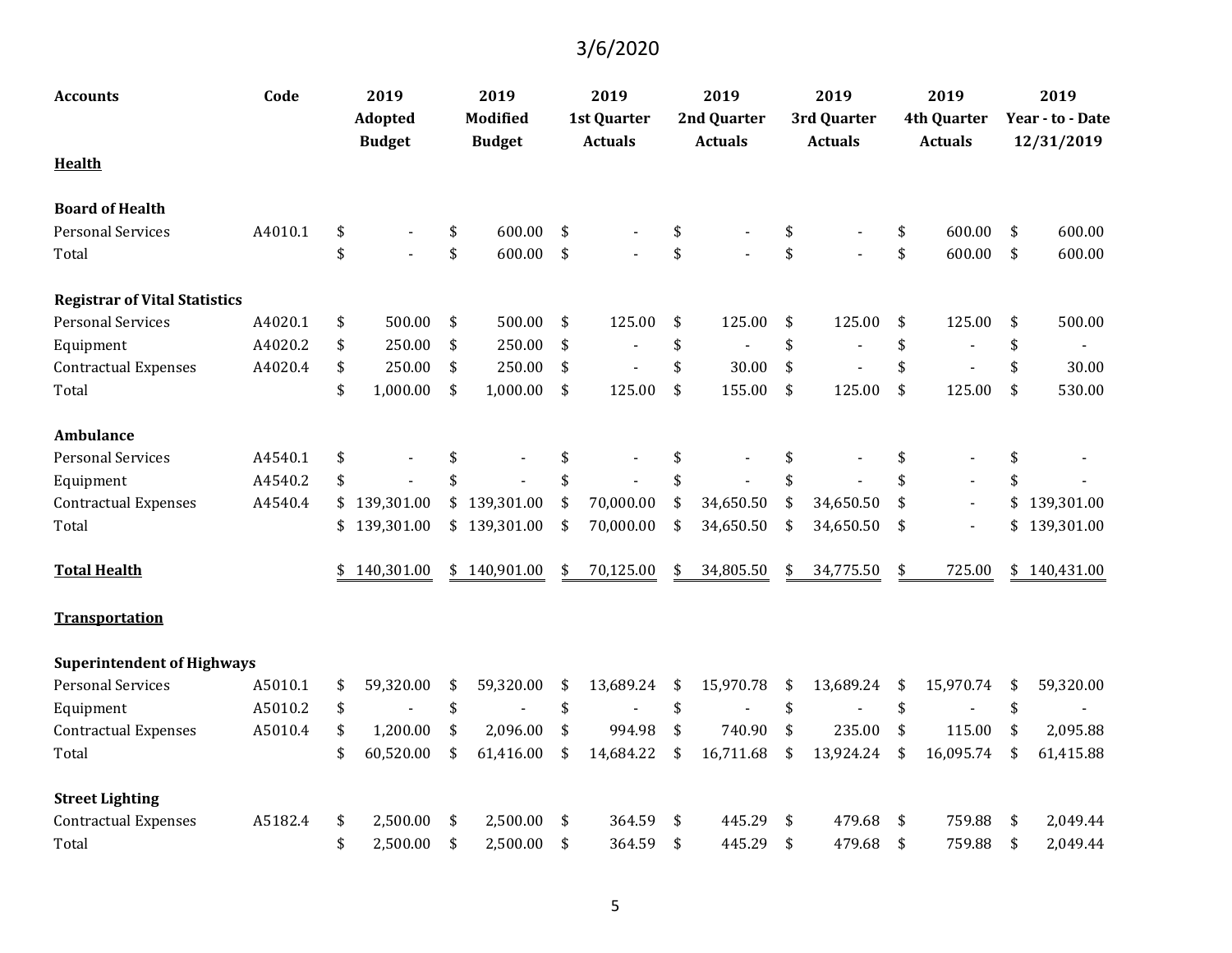| <b>Accounts</b>                            | Code    | 2019            | 2019            | 2019            | 2019            | 2019            | 2019               | 2019             |
|--------------------------------------------|---------|-----------------|-----------------|-----------------|-----------------|-----------------|--------------------|------------------|
|                                            |         | Adopted         | <b>Modified</b> | 1st Quarter     | 2nd Quarter     | 3rd Quarter     | <b>4th Quarter</b> | Year - to - Date |
|                                            |         | <b>Budget</b>   | <b>Budget</b>   | <b>Actuals</b>  | <b>Actuals</b>  | <b>Actuals</b>  | <b>Actuals</b>     | 12/31/2019       |
| <b>Total Transportation</b>                |         | \$<br>63,020.00 | \$<br>63,916.00 | \$<br>15,048.81 | \$<br>17,156.97 | \$<br>14,403.92 | \$<br>16,855.62    | \$<br>63,465.32  |
| <b>Waterways Navigation</b>                |         |                 |                 |                 |                 |                 |                    |                  |
| <b>Contractual Expenses</b>                | A5710.4 | \$<br>1,800.00  | \$<br>1,800.00  | \$              | \$              | \$<br>1,742.00  | \$                 | \$<br>1,742.00   |
| Total                                      |         | \$<br>1,800.00  | \$<br>1,800.00  | \$              | \$              |                 | \$                 | \$<br>1,742.00   |
| <b>Total Waterways Navigation</b>          |         | \$<br>1,800.00  | \$<br>1,800.00  | \$              |                 | \$<br>1,742.00  | \$                 | \$<br>1,742.00   |
| <b>Economic Assistance and Opportunity</b> |         |                 |                 |                 |                 |                 |                    |                  |
| <b>Publicity</b>                           |         |                 |                 |                 |                 |                 |                    |                  |
| <b>Contractual Expenses</b>                | A6410.4 | \$<br>300.00    | \$<br>300.00    | \$              | \$              | \$              | \$                 | \$               |
| Total                                      |         | \$<br>300.00    | \$<br>300.00    | \$              | \$              | \$              | \$                 | \$               |
| <b>Veterans Services</b>                   |         |                 |                 |                 |                 |                 |                    |                  |
| <b>Personal Services</b>                   | A6510.1 | \$              | \$              | \$              | \$              | \$              | \$                 | \$               |
| Equipment                                  | A6510.2 | \$              | \$              | \$              | \$              | \$              | \$                 | \$               |
| <b>Contractual Expenses</b>                | A6510.4 | \$<br>700.00    | \$<br>700.00    | \$              | \$              | \$              | \$                 | \$               |
| Total                                      |         | \$<br>700.00    | \$<br>700.00    | \$              | \$              | \$              | \$                 | \$               |
| Total Economic Assistance and Opport \$    |         | 1,000.00        | \$<br>1,000.00  | \$              |                 | \$              | \$                 | \$               |
| <b>Culture and Recreation</b>              |         |                 |                 |                 |                 |                 |                    |                  |
| <b>Special Recreational Facilities</b>     |         |                 |                 |                 |                 |                 |                    |                  |
| <b>Personal Services</b>                   | A7180.1 | \$<br>10,000.00 | \$<br>10,000.00 | \$              | \$              | \$<br>6,266.64  | \$                 | \$<br>6,266.64   |
| Equipment                                  | A7180.2 | \$<br>500.00    | \$<br>500.00    | \$              | \$              | \$              | \$                 | \$               |
| <b>Contractual Expenses</b>                | A7180.4 | \$<br>1,000.00  | \$<br>1,000.00  | \$              | \$              | \$<br>445.00    | \$<br>440.00       | \$<br>885.00     |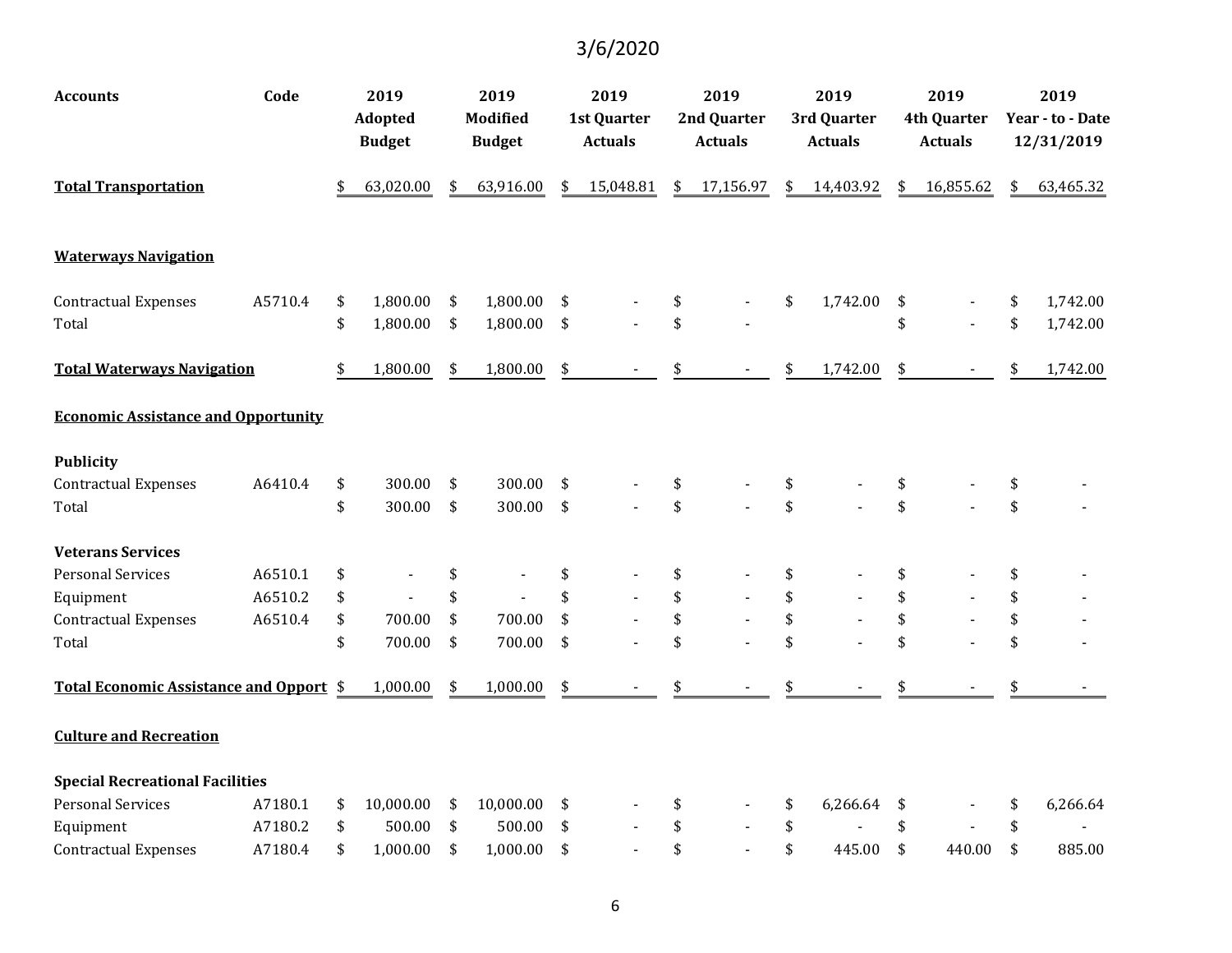| <b>Accounts</b>                     | Code    | 2019            | 2019            | 2019                 | 2019                           |                                 | 2019           | 2019                 | 2019             |
|-------------------------------------|---------|-----------------|-----------------|----------------------|--------------------------------|---------------------------------|----------------|----------------------|------------------|
|                                     |         | Adopted         | <b>Modified</b> | <b>1st Quarter</b>   | 2nd Quarter                    |                                 | 3rd Quarter    | <b>4th Quarter</b>   | Year - to - Date |
|                                     |         | <b>Budget</b>   | <b>Budget</b>   | <b>Actuals</b>       | <b>Actuals</b>                 |                                 | <b>Actuals</b> | <b>Actuals</b>       | 12/31/2019       |
| Total                               |         | \$<br>11,500.00 | \$<br>11,500.00 | \$                   | \$                             | \$                              | 6,711.64       | \$<br>440.00         | \$<br>7,151.64   |
| <b>Youth Program</b>                |         |                 |                 |                      |                                |                                 |                |                      |                  |
| <b>Personal Services</b>            | A7310.1 | \$              |                 | \$                   | \$                             |                                 |                | \$                   | \$               |
| Equipment                           | A7310.2 | \$              | \$              | \$                   | \$                             |                                 |                | \$                   | \$               |
| <b>Contractual Expenses</b>         | A7310.4 | \$<br>650.00    | \$<br>650.00    | \$<br>$\blacksquare$ | \$<br>650.00                   | \$                              |                | \$<br>$\blacksquare$ | \$<br>650.00     |
| Total                               |         | \$<br>650.00    | \$<br>650.00    | \$                   | \$<br>650.00                   | $\boldsymbol{\hat{\mathsf{S}}}$ |                | \$                   | \$<br>650.00     |
| <b>Joint Youth Project</b>          |         |                 |                 |                      |                                |                                 |                |                      |                  |
| <b>Contractual Expenses</b>         | A7320.4 | \$<br>10,550.00 | \$<br>10,550.00 | \$                   | \$<br>$\blacksquare$           | \$                              | 10,500.00      | \$                   | \$<br>10,500.00  |
| Total                               |         | \$<br>10,550.00 | \$<br>10,550.00 | \$                   | \$                             | \$                              | 10,500.00      | \$                   | \$<br>10,500.00  |
| Historian                           |         |                 |                 |                      |                                |                                 |                |                      |                  |
| <b>Personal Services</b>            | A7510.1 | \$<br>824.00    | \$<br>824.00    | \$<br>206.00         | \$<br>206.00                   | \$                              | 206.00         | \$<br>206.00         | \$<br>824.00     |
| Equipment                           | A7510.2 | \$<br>÷         | \$              | \$                   | \$<br>$\overline{\phantom{a}}$ | \$                              |                | \$                   | \$               |
| <b>Contractual Expenses</b>         | A7510.4 | \$              | \$              | \$                   | \$                             | \$                              |                | \$<br>$\blacksquare$ | \$               |
| Total                               |         | \$<br>824.00    | \$<br>824.00    | \$<br>206.00         | \$<br>206.00                   | \$                              | 206.00         | \$<br>206.00         | \$<br>824.00     |
| <b>Celebration</b>                  |         |                 |                 |                      |                                |                                 |                |                      |                  |
| <b>Personal Services</b>            | A7550.1 | \$              | \$              | \$                   | \$                             | \$                              |                | \$                   | \$               |
| Equipment                           | A7550.2 | \$              | \$              | \$                   | \$                             | \$                              |                | \$                   | \$               |
| <b>Contractual Expenses</b>         | A7550.4 | \$<br>250.00    | \$<br>250.00    | \$                   | \$                             | \$                              |                | \$<br>$\blacksquare$ | \$               |
| Total                               |         | \$<br>250.00    | \$<br>250.00    | \$                   | \$                             | \$                              |                | \$                   | \$               |
| <b>Adult Recreaton</b>              |         |                 |                 |                      |                                |                                 |                |                      |                  |
| <b>Personal Services</b>            | A7620.1 | \$              | \$              | \$                   | \$                             | \$                              |                | \$                   | \$               |
| Equipment                           | A7620.2 | \$              | \$              | \$                   | \$                             | \$                              |                | \$                   | \$               |
| <b>Contractual Expenses</b>         | A7620.4 | \$<br>2,000.00  | \$<br>2,000.00  | \$<br>2,000.00       | \$                             | \$                              |                | \$<br>$\blacksquare$ | \$<br>2,000.00   |
| Total                               |         | \$<br>2,000.00  | \$<br>2,000.00  | \$<br>2,000.00       | \$                             | \$                              |                | \$                   | \$<br>2,000.00   |
| <b>Total Culture and Recreation</b> |         | \$<br>25,774.00 | \$<br>25,774.00 | \$<br>2,206.00       | \$<br>856.00                   | \$                              | 17,417.64      | \$<br>646.00         | \$<br>21,125.64  |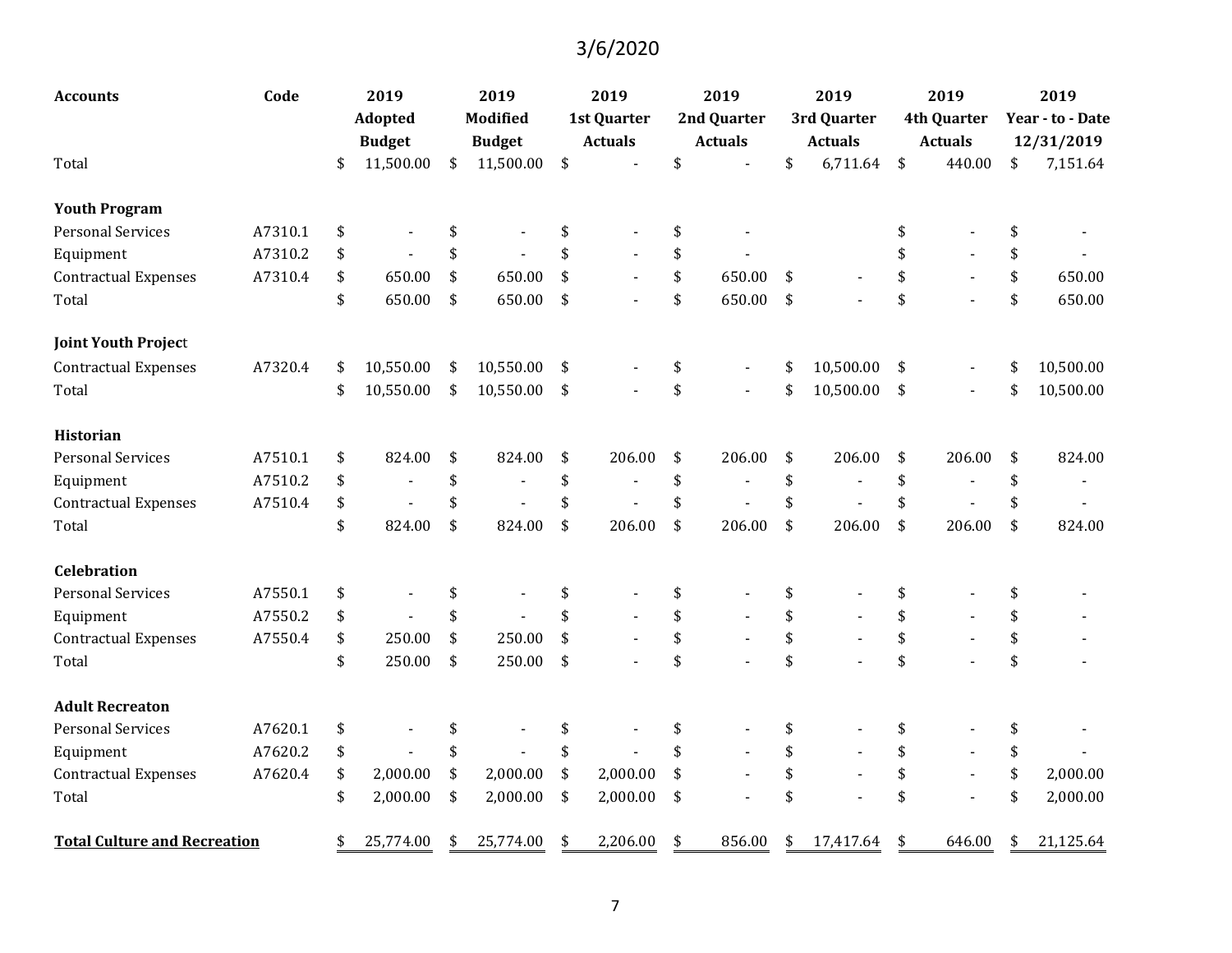| <b>Accounts</b>                          | Code    | 2019            | 2019            | 2019           | 2019           | 2019           | 2019               | 2019             |
|------------------------------------------|---------|-----------------|-----------------|----------------|----------------|----------------|--------------------|------------------|
|                                          |         | <b>Adopted</b>  | <b>Modified</b> | 1st Quarter    | 2nd Quarter    | 3rd Quarter    | <b>4th Quarter</b> | Year - to - Date |
|                                          |         | <b>Budget</b>   | <b>Budget</b>   | <b>Actuals</b> | <b>Actuals</b> | <b>Actuals</b> | <b>Actuals</b>     | 12/31/2019       |
| <b>Home and Community Services</b>       |         |                 |                 |                |                |                |                    |                  |
| <b>Planning</b>                          |         |                 |                 |                |                |                |                    |                  |
| <b>Personal Services</b>                 | A8020.1 | \$<br>4,803.00  | \$<br>4,803.00  | \$<br>1,108.38 | \$<br>1,293.11 | \$<br>1,108.38 | \$<br>1,293.13     | \$<br>4,803.00   |
| Equipment                                | A8020.2 | \$              | \$<br>530.00    | \$<br>529.25   | \$             | \$             | \$                 | \$<br>529.25     |
| <b>Contractual Expenses</b>              | A8020.4 | \$<br>7,500.00  | \$<br>8,204.00  | \$<br>682.87   | \$<br>1,530.11 | \$<br>2,562.01 | \$<br>3,428.04     | \$<br>8,203.03   |
| Total                                    |         | \$<br>12,303.00 | \$<br>13,537.00 | \$<br>2,320.50 | \$<br>2,823.22 | \$<br>3,670.39 | \$<br>4,721.17     | \$<br>13,535.28  |
| <b>Environmental Control</b>             |         |                 |                 |                |                |                |                    |                  |
| <b>Contractual Expenses</b>              | A8090.4 | \$              | \$              | \$             | \$             | \$             | \$                 | \$               |
| Total                                    |         | \$              | \$              | \$             | \$             | \$             | \$                 | \$               |
| <b>Cemeteries</b>                        |         |                 |                 |                |                |                |                    |                  |
| <b>Personal Services</b>                 | A8810.1 | \$<br>5,000.00  | \$<br>5,000.00  | \$             | \$<br>941.70   | \$<br>1,182.60 | \$                 | \$<br>2,124.30   |
| Equipment                                | A8810.2 | \$<br>1,000.00  | \$<br>700.00    | \$             | \$<br>699.90   | \$             | \$                 | \$<br>699.90     |
| <b>Contractual Expenses</b>              | A8810.4 | \$<br>1,000.00  | \$<br>1,750.00  | \$             | \$             | \$<br>1,459.98 | \$                 | \$<br>1,459.98   |
| Total                                    |         | \$<br>7,000.00  | \$<br>7,450.00  | \$             | \$<br>1,641.60 | \$<br>2,642.58 | \$                 | \$<br>4,284.18   |
| <b>Total Home and Community Services</b> |         | \$<br>19,303.00 | \$<br>20,987.00 | \$<br>2,320.50 | \$<br>4,464.82 | \$<br>6,312.97 | \$<br>4,721.17     | \$<br>17,819.46  |
| Undistributed                            |         |                 |                 |                |                |                |                    |                  |
| <b>Employee Benefits</b>                 |         |                 |                 |                |                |                |                    |                  |
| <b>State Retirement</b>                  | A9010.1 | \$<br>19,669.00 | \$<br>19,669.00 | \$             | \$             | \$             | \$<br>18,864.00    | \$<br>18,864.00  |
| <b>Social Security</b>                   | A9030.8 | \$<br>19,280.00 | \$<br>19,280.00 | \$<br>4,522.80 | \$<br>4,345.86 | \$<br>4,299.53 | \$<br>4,292.43     | \$<br>17,460.62  |
| <b>Unemployment Insurance</b>            | A9050.8 | \$              | \$<br>81.00     | \$             | \$<br>68.42    | \$<br>12.44    | \$                 | \$<br>80.86      |
| Disability Insurance                     | A9055.8 | \$<br>250.00    | \$<br>250.00    | \$<br>205.41   | \$             | \$             | \$                 | \$<br>205.41     |
| Hospital and medical Insura              | A9060.8 | \$<br>17,600.00 | \$<br>17,600.00 | \$<br>3,325.49 | \$<br>7,256.88 | \$<br>3,455.41 | \$<br>3,309.29     | \$<br>17,347.07  |
| <b>Employee Benefits-Other P</b>         | A9089.8 | \$              | \$<br>108.00    | \$<br>107.33   | \$             | \$             | \$                 | \$<br>107.33     |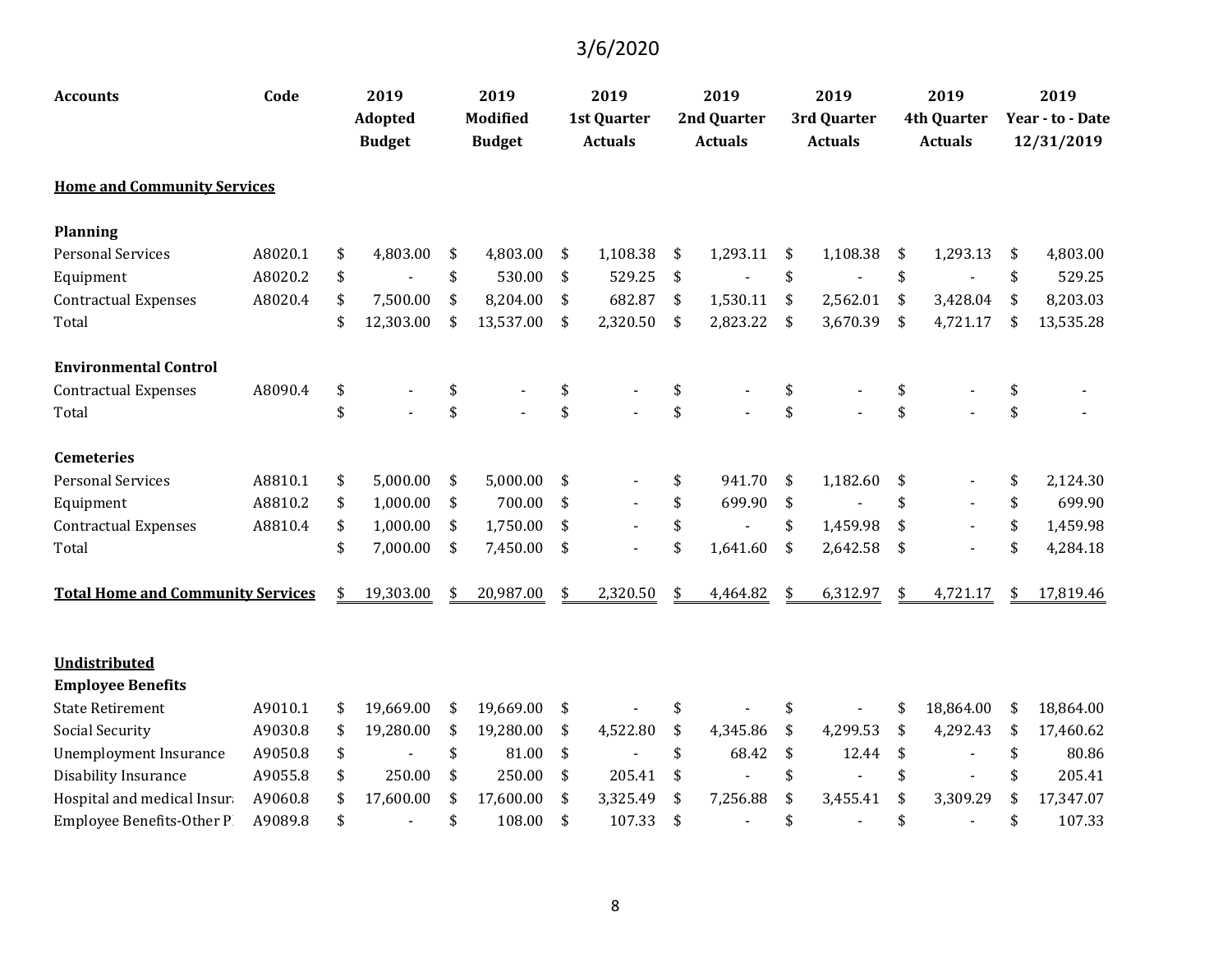| Accounts                                      | Code  | 2019             | 2019             | 2019               | 2019             | 2019             | 2019                 |     | 2019             |
|-----------------------------------------------|-------|------------------|------------------|--------------------|------------------|------------------|----------------------|-----|------------------|
|                                               |       | Adopted          | <b>Modified</b>  | <b>1st Quarter</b> | 2nd Quarter      | 3rd Quarter      | <b>4th Quarter</b>   |     | Year - to - Date |
|                                               |       | <b>Budget</b>    | <b>Budget</b>    | <b>Actuals</b>     | <b>Actuals</b>   | <b>Actuals</b>   | <b>Actuals</b>       |     | 12/31/2019       |
| <b>Total Undistributed</b>                    |       | \$<br>56,799.00  | \$<br>56,988.00  | \$<br>8,161.03     | \$<br>11,671.16  | \$<br>7,767.38   | \$<br>26,465.72      | \$  | 54,065.29        |
| <b>Total Appropriations/Expenditures</b>      |       | \$<br>742,301.00 | \$<br>746,467.23 | \$176,539.78       | \$<br>186,619.64 | \$<br>136,811.54 | \$<br>154,659.04     |     | \$654,630.00     |
| <b>General Fund Estimated Revenues/Actual</b> |       |                  |                  |                    |                  |                  |                      |     |                  |
| Real Property Tax Revenue                     | A1001 | \$<br>285,726.00 | \$<br>285,726.00 | \$<br>285,726.00   | \$               |                  |                      | \$  | 285,726.00       |
| <b>Other Tax Items</b>                        |       |                  |                  |                    |                  |                  |                      |     |                  |
| Other Payments in Lieu of 7                   | A1081 | \$<br>2,537.00   | \$<br>2,537.00   | \$<br>2,677.50     | \$               | \$               | \$<br>124.52         | \$  | 2,802.02         |
| Interest and Penalties on Ro                  | A1090 | \$<br>8,000.00   | \$<br>8,000.00   | \$<br>2,492.78     | \$<br>5,121.64   | \$               | \$<br>$\overline{a}$ | \$  | 7,614.42         |
| Other Non-Property Tax                        | A1189 | \$               | \$               | \$<br>380.62       | \$<br>56.78      | \$<br>66.02      | \$<br>61.51          | \$  | 564.93           |
| Franchise                                     | A1170 | \$<br>33,000.00  | \$<br>33,000.00  | \$<br>37,194.76    | \$               | \$               | \$                   | \$  | 37,194.76        |
| <b>Departmental Income</b>                    |       |                  |                  |                    |                  |                  |                      |     |                  |
| <b>Clerk Fees</b>                             | A1255 | \$<br>1,000.00   | \$<br>1,000.00   | \$<br>299.24       | \$<br>480.34     | \$<br>506.93     | \$<br>525.56         | \$  | 1,812.07         |
| <b>Vital Statistics Fee</b>                   | A1603 | \$               | \$               | \$<br>60.00        | \$<br>200.00     | \$<br>290.00     | \$<br>290.00         | \$  | 840.00           |
| Culture and Recreation Inco                   | A2089 | \$               | \$<br>4,166.23   | \$                 | \$<br>9,121.23   | \$               | \$                   | \$  | 9,121.23         |
| <b>Planning Board Fees</b>                    | A2115 | \$<br>1,000.00   | \$<br>1,000.00   | \$<br>50.00        | \$<br>125.00     | \$<br>3,850.00   | \$<br>$(964.65)$ \$  |     | 3,060.35         |
| <b>Use of Money</b>                           |       |                  |                  |                    |                  |                  |                      |     |                  |
| <b>Interest and Earnings</b>                  | A2401 | \$<br>300.00     | \$<br>300.00     | \$<br>2,091.65     | \$<br>2,583.58   | \$<br>1,683.60   | \$<br>259.59         | -\$ | 6,618.42         |
| <b>Licenses and Permits</b>                   |       |                  |                  |                    |                  |                  |                      |     |                  |
| Dog License                                   | A2544 | \$<br>3,500.00   | \$<br>3,500.00   | \$<br>790.00       | \$<br>1,582.00   | \$<br>1,880.00   | \$<br>661.00         | \$  | 4,913.00         |
| Permits                                       | A2590 | \$               | \$               | \$                 |                  |                  |                      |     |                  |
| <b>Fines and Forfeitures</b>                  |       |                  |                  |                    |                  |                  |                      |     |                  |
| <b>Fines and Forfeited Bail</b>               | A2610 | \$<br>90,000.00  | \$<br>90,000.00  | \$<br>10,468.00    | \$<br>10,774.00  | \$<br>18,377.00  | \$<br>16,544.00      | \$  | 56,163.00        |
| Sale of Property/Compensation for Loss        |       |                  |                  |                    |                  |                  |                      |     |                  |
| Sale of Real Property                         | A2660 | \$               | \$               | \$                 | \$               | \$               | \$                   | \$  |                  |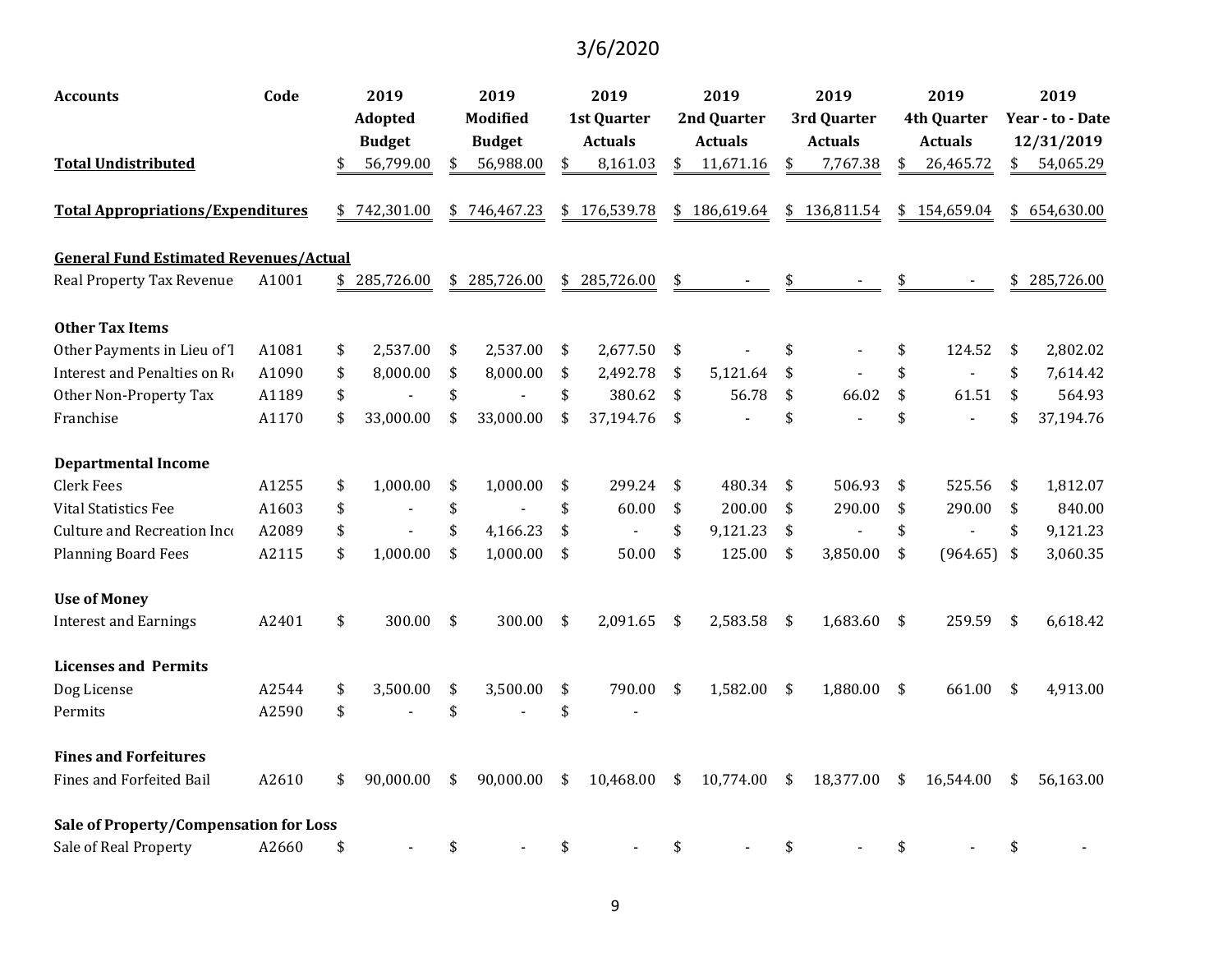| <b>Accounts</b>                         | Code  | 2019                           | 2019                             | 2019                                 |               | 2019                          |    | 2019                          | 2019                                 | 2019                           |
|-----------------------------------------|-------|--------------------------------|----------------------------------|--------------------------------------|---------------|-------------------------------|----|-------------------------------|--------------------------------------|--------------------------------|
|                                         |       | Adopted<br><b>Budget</b>       | <b>Modified</b><br><b>Budget</b> | <b>1st Quarter</b><br><b>Actuals</b> |               | 2nd Quarter<br><b>Actuals</b> |    | 3rd Quarter<br><b>Actuals</b> | <b>4th Quarter</b><br><b>Actuals</b> | Year - to - Date<br>12/31/2019 |
| Sale of Surplus Equip                   | A2665 | \$                             | \$                               |                                      | \$            |                               | \$ |                               | \$                                   | \$                             |
| <b>Unclassified Revenue</b>             |       |                                |                                  |                                      |               |                               |    |                               |                                      |                                |
| <b>Unclassified Revenue</b>             | A2770 | \$                             | \$                               | \$<br>2.85                           | $\frac{1}{2}$ | $0.88$ \$                     |    |                               | \$                                   | \$<br>3.73                     |
| <b>State Aid</b>                        |       |                                |                                  |                                      |               |                               |    |                               |                                      |                                |
| Revenue Sharing                         | A3001 | \$<br>12,238.00                | \$<br>12,238.00                  | \$                                   | \$            |                               |    |                               | 12,238.00                            | 12,238.00                      |
| Mortgage Tax                            | A3005 | \$<br>95,000.00                | 95,000.00                        | \$<br>$\blacksquare$                 | \$            | 34,149.63                     | \$ | $\sim$                        | 40,090.19                            | 74,239.82                      |
| Grant Revenue - Other (Cou              | A3089 | \$<br>$\overline{\phantom{a}}$ | \$                               | \$                                   | \$            |                               |    |                               | \$                                   | \$                             |
| Grant Revenue - Home and                | A3989 | \$                             |                                  |                                      | \$            |                               | \$ |                               |                                      | \$                             |
| <b>Total Estimated Revenues/Actuals</b> |       | 246,575.00                     | \$<br>250,741.23                 | \$<br>56,507.40                      | \$            | 64,195.08                     | S  | 26,653.55                     | \$<br>69,829.72                      | \$<br>217,185.75               |
| <b>Unexpended Balance/Cash on Hand</b>  |       | \$<br>210,000.00               | \$<br>210,000.00                 | \$<br>526,010.16                     | \$            | 461,915.78                    | \$ | 404,490.06                    | \$229,926.58                         | \$256,252.64                   |
|                                         |       | appropriated                   |                                  | cash on hand                         |               | cash on hand                  |    | cash on hand                  | cash on hand                         | fund balance                   |
|                                         |       | fund balance                   |                                  | 3/31/2019                            |               | 6/30/2019                     |    | 9/30/2019                     | 12/31/2019                           | 12/31/2019                     |
|                                         |       |                                |                                  |                                      |               |                               |    |                               |                                      | \$140,000.00                   |
|                                         |       |                                |                                  |                                      |               |                               |    |                               |                                      | appropriated                   |

2020 budget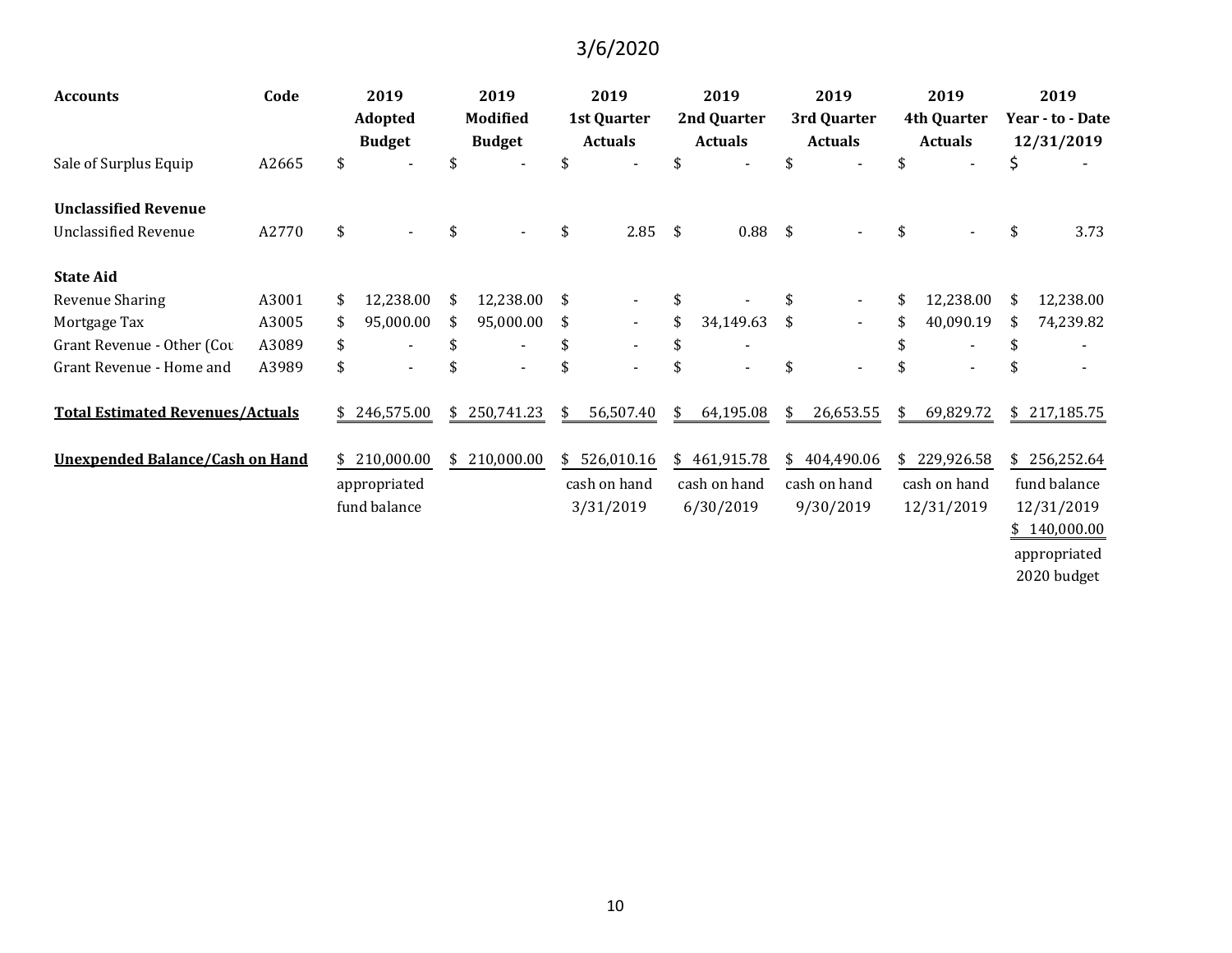| <b>Accounts</b>                                 | Code     | 2019<br>Adopted  | 2019<br><b>Modified</b> | 2019<br><b>1st Quarter</b> | 2019<br>2nd Quarter  | 2019<br>3rd Quarter | 2019<br><b>4th Quarter</b> | 2019<br>Year - to - Date |
|-------------------------------------------------|----------|------------------|-------------------------|----------------------------|----------------------|---------------------|----------------------------|--------------------------|
| <b>HIGHWAY FUND</b>                             |          | <b>Budget</b>    | <b>Budget</b>           | <b>Actuals</b>             | <b>Actuals</b>       | <b>Actuals</b>      | <b>Actuals</b>             | 12/31/2019               |
| <b>Highway Appropriations/Expenses-Townwide</b> |          |                  |                         |                            |                      |                     |                            |                          |
| <b>Bridges</b>                                  |          |                  |                         |                            |                      |                     |                            |                          |
| <b>Contractual Expenses</b>                     | DA5120.4 | \$<br>10,000.00  | \$<br>7,338.00          | \$                         | \$                   | \$                  | \$                         | \$                       |
| Total                                           |          | \$<br>10,000.00  | \$<br>7,338.00          | \$                         | \$                   | \$                  | \$                         | \$                       |
| <b>Machinery</b>                                |          |                  |                         |                            |                      |                     |                            |                          |
| Equipment                                       | DA5130.2 | \$<br>33,000.00  | \$<br>47,092.00         | \$<br>3,445.00             | \$<br>36,456.26      | \$                  | \$<br>7,190.46             | \$<br>47,091.72          |
| <b>Contractual Expenses</b>                     | DA5130.4 | \$<br>80,000.00  | \$<br>85,294.00         | \$<br>16,559.30            | \$<br>2,476.47       | \$<br>35,858.75     | \$<br>30,399.21            | \$<br>85,293.73          |
| Total                                           |          | \$<br>113,000.00 | \$<br>132,386.00        | \$<br>20,004.30            | \$<br>38,932.73      | \$<br>35,858.75     | \$<br>37,589.67            | \$<br>132,385.45         |
| <b>Snow Removal - Town</b>                      |          |                  |                         |                            |                      |                     |                            |                          |
| <b>Personal Services</b>                        | DA5142.1 | \$<br>210,000.00 | \$<br>221,640.00        | \$116,834.85               | \$                   | \$                  | \$<br>104,804.95           | \$<br>221,639.80         |
| <b>Contractual Expenses</b>                     | DA5142.4 | \$<br>85,000.00  | \$<br>85,630.00         | \$<br>30,314.81            | \$<br>20,756.10      | \$<br>691.91        | \$<br>33,866.73            | \$<br>85,629.55          |
| Total                                           |          | \$<br>295,000.00 | \$<br>307,270.00        | \$147,149.66               | \$<br>20,756.10      | \$<br>691.91        | \$<br>138,671.68           | \$<br>307,269.35         |
| <b>Employee Benefits</b>                        |          |                  |                         |                            |                      |                     |                            |                          |
| <b>State Retirement</b>                         | DA9010.8 | \$<br>27,777.00  | \$<br>29,110.00         | \$                         | \$                   | \$                  | \$<br>29,110.00            | \$<br>29,110.00          |
| Social Security                                 | DA9030.8 | \$<br>16,065.00  | \$<br>16,471.00         | \$<br>8,737.52             | \$<br>$\blacksquare$ | \$                  | \$<br>7,742.91             | \$<br>16,480.43          |
| Hospital and Medical Insura                     | DA9060.8 | \$<br>81,723.00  | \$<br>71,969.00         | \$<br>27,584.38            | \$<br>$\blacksquare$ | \$<br>10,049.53     | \$<br>34,335.00            | \$<br>71,968.91          |
| Other(uniforms/pfl)                             | DA9089.8 | \$<br>3,600.00   | \$<br>4,176.00          | \$<br>1,703.92             | \$<br>684.38         | \$                  | \$<br>1,787.57             | \$<br>4,175.87           |
| Total                                           |          | \$<br>129,165.00 | \$<br>121,726.00        | \$<br>38,025.82            | \$<br>684.38         | \$<br>10,049.53     | \$<br>72,975.48            | \$<br>121,735.21         |
| <b>Debt Service Principal</b>                   |          |                  |                         |                            |                      |                     |                            |                          |
| Serial Bonds                                    | DA9710.6 | \$<br>97,021.00  | \$<br>97,021.00         | \$                         | \$<br>97,020.98      | \$                  | \$                         | \$<br>97,020.98          |
| <b>Bond Anticipation</b>                        | DA9730.6 | \$               | \$                      | \$                         | \$                   | \$                  | \$                         | \$                       |
| <b>Capital Bonds</b>                            | DA9740.6 | \$               |                         |                            | \$                   | \$                  | \$                         | \$                       |
| Total                                           |          | \$<br>97,021.00  | \$<br>97,021.00         | \$                         | \$<br>97,020.98      | \$                  | \$                         | \$<br>97,020.98          |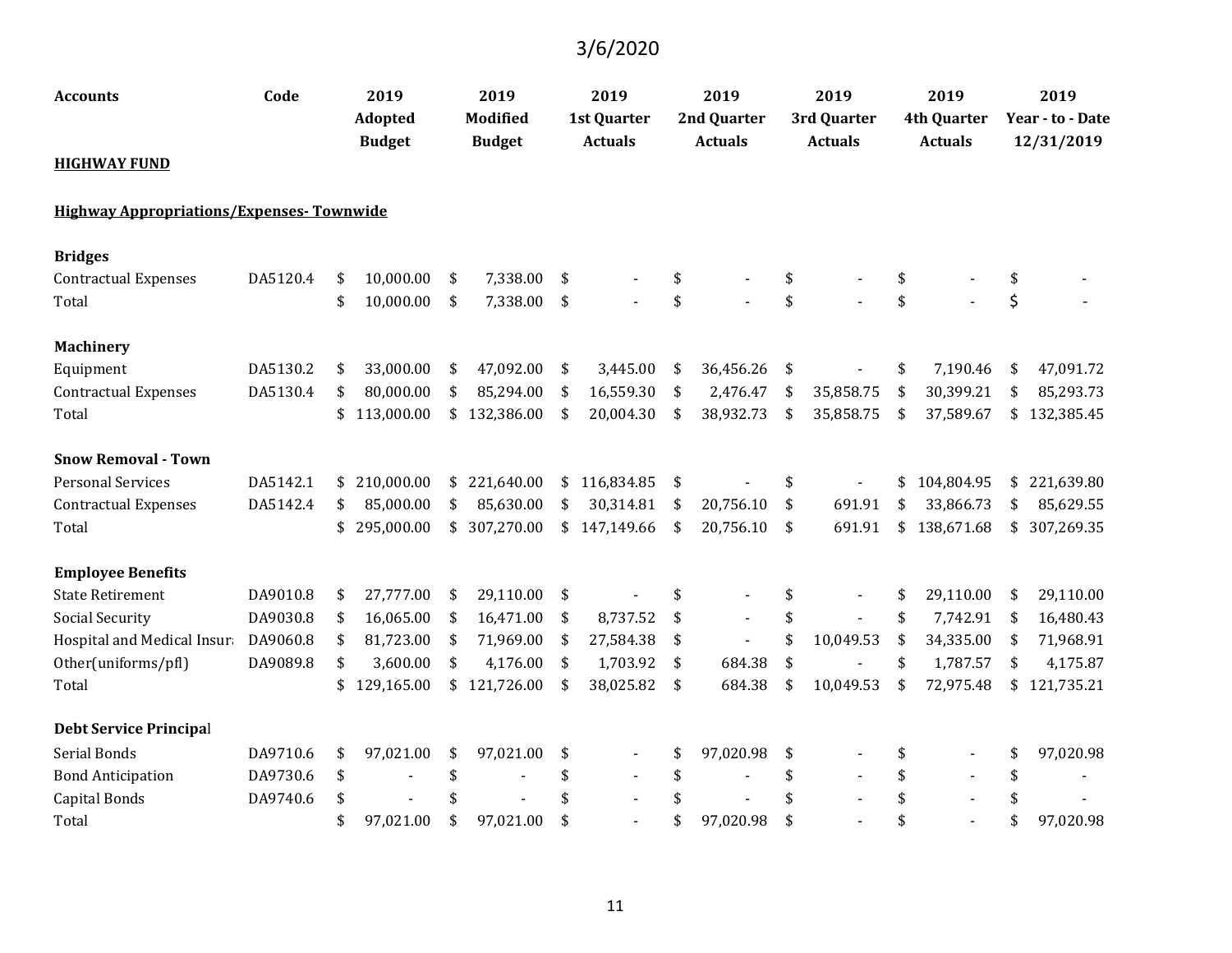| <b>Accounts</b>                            | Code     | 2019<br><b>Adopted</b><br><b>Budget</b> | 2019<br><b>Modified</b><br><b>Budget</b> | 2019<br>1st Quarter<br><b>Actuals</b> | 2019<br>2nd Quarter<br><b>Actuals</b> |    | 2019<br>3rd Quarter<br><b>Actuals</b> | 2019<br><b>4th Quarter</b><br><b>Actuals</b> | 2019<br>Year - to - Date<br>12/31/2019  |
|--------------------------------------------|----------|-----------------------------------------|------------------------------------------|---------------------------------------|---------------------------------------|----|---------------------------------------|----------------------------------------------|-----------------------------------------|
| <b>Interest</b>                            |          |                                         |                                          |                                       |                                       |    |                                       |                                              |                                         |
| Serial Bonds                               | DA9710.7 | \$<br>11,752.00                         | \$<br>11,752.00                          | \$                                    | 11,751.30                             | \$ |                                       | \$                                           | \$<br>11,751.30                         |
| <b>Bond Anticipation</b>                   | DA9730.7 | \$                                      |                                          |                                       | \$                                    |    |                                       | \$                                           | \$                                      |
| Capital Bonds                              | DA9740.7 | \$                                      |                                          |                                       |                                       |    |                                       | \$                                           | \$                                      |
| Total                                      |          | \$<br>11,752.00                         | \$<br>11,752.00                          | \$                                    | \$<br>11,751.30                       | \$ |                                       | \$                                           | \$<br>11,751.30                         |
| <b>Total Appropriations/Expenses</b>       |          | 655,938.00                              | \$<br>677,503.00                         | \$205,179.78                          | \$169,145.49                          | \$ | 46,600.19                             | \$249,236.83                                 | \$<br>670,162.29                        |
| <b>Highway Revenues/Actuals - Townwide</b> |          |                                         |                                          |                                       |                                       |    |                                       |                                              |                                         |
| <b>Local Sources</b>                       |          |                                         |                                          |                                       |                                       |    |                                       |                                              |                                         |
| Real Property Tax                          | DA1001   | \$<br>617,338.00                        | \$<br>617,338.00                         | \$<br>617,338.00                      | \$                                    | S  |                                       |                                              | \$<br>617,338.00                        |
| Sales of Scrap & Surplus Eq                | DA2650   | \$                                      | \$<br>21,565.00                          | \$                                    | \$<br>21,565.00                       | \$ |                                       | \$                                           | 21,565.00                               |
| <b>Interest and Earnings</b>               | DA2401   | \$<br>100.00                            | \$<br>100.00                             | \$<br>2,230.54                        | \$<br>2,537.26                        | \$ | 1,689.05                              | \$<br>772.76                                 | \$<br>7,229.61                          |
| <b>Compensation for Loss</b>               | DA2690   | \$                                      | \$                                       | \$                                    | \$                                    | \$ |                                       | \$                                           | \$                                      |
| Mowing - Washington Cour                   | DA2770   | \$<br>3,500.00                          | \$<br>3,500.00                           | \$                                    | \$                                    | \$ |                                       | \$<br>3,953.57                               | \$<br>3,953.57                          |
| <b>Total Est./Actual Revenues</b>          |          | \$<br>3,600.00                          | \$<br>25,165.00                          | \$<br>2,230.54                        | \$<br>24,102.26                       | \$ | 1,689.05                              | \$<br>4,726.33                               | \$<br>32,748.18                         |
| Townwide                                   |          |                                         |                                          |                                       |                                       |    |                                       |                                              |                                         |
| <b>Unexpended Balance/cash on hand</b>     |          | 35,000.00<br>appropriated               | \$<br>35,000.00<br>appropriated          | \$517,950.70<br>cash on hand          | \$ 373,185.47<br>cash on hand         |    | \$ 328,274.33<br>cash on hand         | \$105,672.50<br>cash on hand                 | \$<br>83,763.83<br>fund balance         |
|                                            |          | fund balance                            | fund balance                             | 3/31/2019                             | 6/30/2019                             |    | 9/30/2019                             | 12/31/2019                                   | 12/31/2019<br>25,000.00<br>appropriated |

2020 budget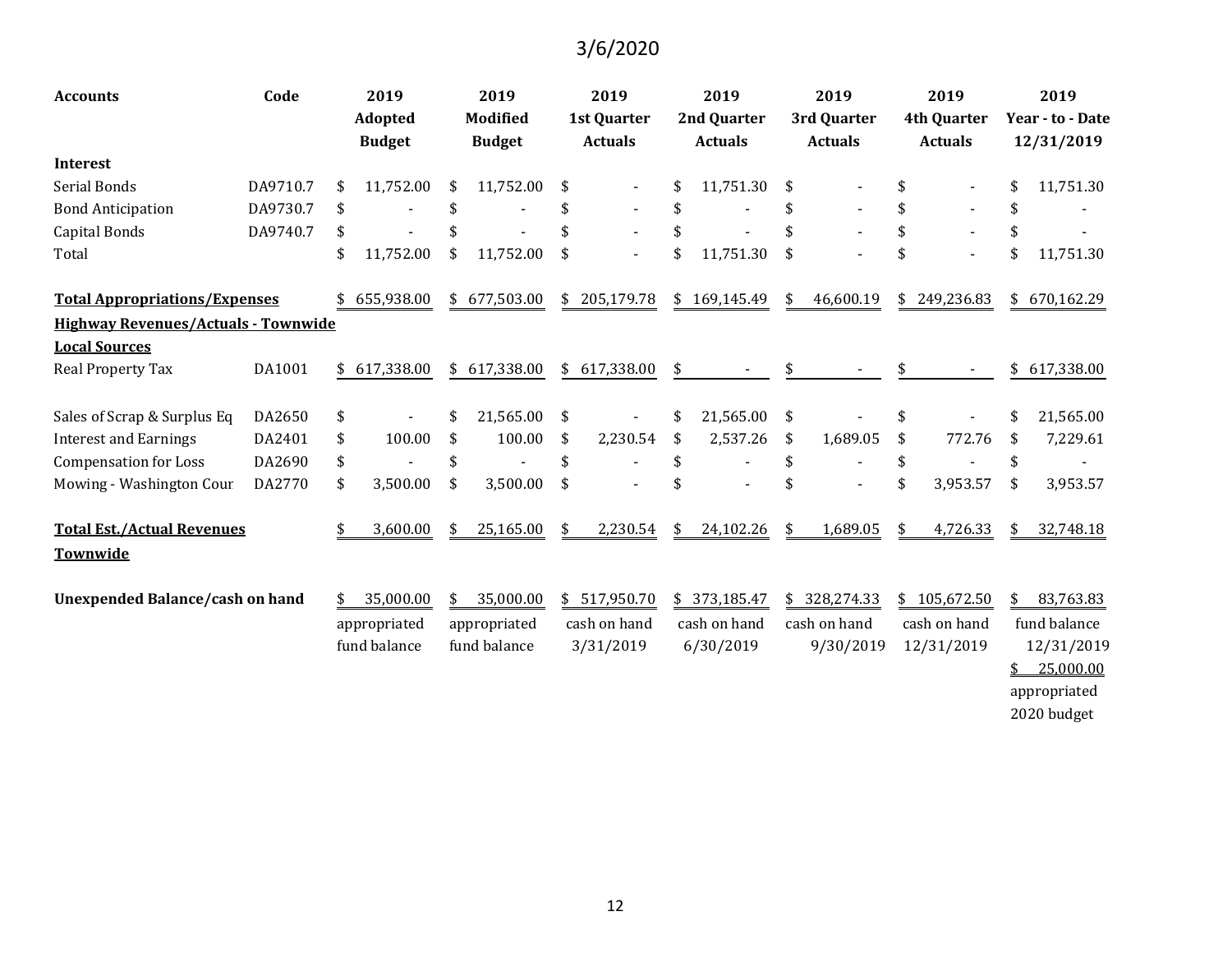| <b>Accounts</b>                                          | Code     | 2019<br><b>Adopted</b> |               | 2019<br>Modified |               | 2019<br><b>1st Quarter</b> |                | 2019<br>2nd Quarter |                | 2019<br>3rd Quarter |                |            | 2019<br><b>4th Quarter</b>  | 2019<br>Year - to - Date |              |  |
|----------------------------------------------------------|----------|------------------------|---------------|------------------|---------------|----------------------------|----------------|---------------------|----------------|---------------------|----------------|------------|-----------------------------|--------------------------|--------------|--|
|                                                          |          |                        | <b>Budget</b> |                  | <b>Budget</b> |                            | <b>Actuals</b> |                     | <b>Actuals</b> |                     | <b>Actuals</b> |            | <b>Actuals</b>              |                          | 12/31/2019   |  |
| <b>Highway Appropriations/Expenses - Outside Village</b> |          |                        |               |                  |               |                            |                |                     |                |                     |                |            |                             |                          |              |  |
| <b>General Repairs</b>                                   |          |                        |               |                  |               |                            |                |                     |                |                     |                |            |                             |                          |              |  |
| <b>Personal Services</b>                                 | DB5110.1 | \$                     | 185,000.00    | \$               | 185,000.00    | \$                         |                | \$                  | 93,968.36      | \$                  | 89,213.84      | \$         | $(13,343.69)$ \$ 169,838.51 |                          |              |  |
| <b>Contractual Expenses</b>                              | DB5110.4 | \$                     | 68,000.00     |                  | 68,000.00     | \$                         | 369.64         | \$                  | 25,940.63      | \$                  | 24,614.78      | \$         | 13,106.85                   | \$                       | 64,031.90    |  |
| Total                                                    |          | \$                     | 253,000.00    |                  | \$253,000.00  | \$                         | 369.64         | \$                  | 119,908.99     |                     | \$113,828.62   | \$         | $(236.84)$ \$               |                          | 233,870.41   |  |
| <b>Improvements</b>                                      |          |                        |               |                  |               |                            |                |                     |                |                     |                |            |                             |                          |              |  |
| Capital Outlay                                           | DB5112.2 | \$                     | 240,000.00    | \$               | 298,955.00    | \$                         |                | \$                  |                | \$                  | 78,416.74      | \$         | 220,537.76                  |                          | \$298,954.50 |  |
| <b>Employee Benefits</b>                                 |          |                        |               |                  |               |                            |                |                     |                |                     |                |            |                             |                          |              |  |
| <b>State Retirement</b>                                  | DB9010.8 | \$                     | 24,053.00     | \$               | 24,053.00     | \$                         |                | \$                  |                | \$                  |                | \$         | 21,779.00                   | \$                       | 21,779.00    |  |
| Social Security                                          | DB9030.8 | \$                     | 14,153.00     | \$               | 14,394.00     | \$                         |                | \$                  | 6,928.18       | \$                  | 6,983.89       | \$         |                             | \$                       | 13,912.07    |  |
| Hospital and Medical Insura                              | DB9060.8 | \$                     | 81,723.00     | \$               | 81,482.00     | \$                         | 17,791.73      | \$                  | 31,461.12      | \$                  | 19,994.76      | \$         | (927.87)                    | -\$                      | 68,319.74    |  |
| <b>Uniforms</b>                                          | DB9089.8 | \$                     | 3,600.00      | \$               | 3,600.00      | \$                         |                | \$                  | 1,036.06       | \$                  | 1,813.56       | \$         | 545.36                      | \$                       | 3,394.98     |  |
| Total                                                    |          | \$                     | 123,529.00    | \$               | 123,529.00    | \$                         | 17,791.73      | \$                  | 39,425.36      | \$                  | 28,792.21      | \$         | 21,396.49                   | \$                       | 107,405.79   |  |
| Total Highway Appropriations - Expen: \$                 |          |                        | 616,529.00    | \$               | 675,484.00    | \$                         | 18,161.37      | \$                  | 159,334.35     | \$                  | 221,037.57     | \$         | 241,697.41                  |                          | \$640,230.70 |  |
| <b>Outside Village</b>                                   |          |                        |               |                  |               |                            |                |                     |                |                     |                |            |                             |                          |              |  |
| Highway Revenues/Actual - Outside Village                |          |                        |               |                  |               |                            |                |                     |                |                     |                |            |                             |                          |              |  |
| <b>Local Sources</b>                                     |          |                        |               |                  |               |                            |                |                     |                |                     |                |            |                             |                          |              |  |
| Real Property Tax                                        | DB1001   | \$                     | 413,429.00    | \$               | 413,429.00    | \$                         | 413,429.00     | \$                  |                |                     |                |            |                             |                          | 413,429.00   |  |
| <b>Interest and Earnings</b>                             | DB2401   | \$                     | 100.00        | \$               | 100.00        | \$                         | 1,956.40       | \$                  | 2,529.94       | $\frac{1}{2}$       | 1,145.38       | $\sqrt{2}$ | 237.19                      | $\sqrt{5}$               | 5,868.91     |  |
| <b>State Aid</b>                                         |          |                        |               |                  |               |                            |                |                     |                |                     |                |            |                             |                          |              |  |
| Consolidated Highway                                     | DB3501   |                        | \$168,000.00  | \$               | 226,955.00    | \$                         |                | \$                  |                | \$                  | 63,743.24      |            | \$175,397.33                |                          | \$239,140.57 |  |
| <b>Total Est./Actual Highway Revenues</b>                |          | \$                     | 168,100.00    |                  | \$227,055.00  |                            | 1,956.40       | \$                  | 2,529.94       | \$                  | 64,888.62      |            | \$175,634.52                |                          | \$245,009.48 |  |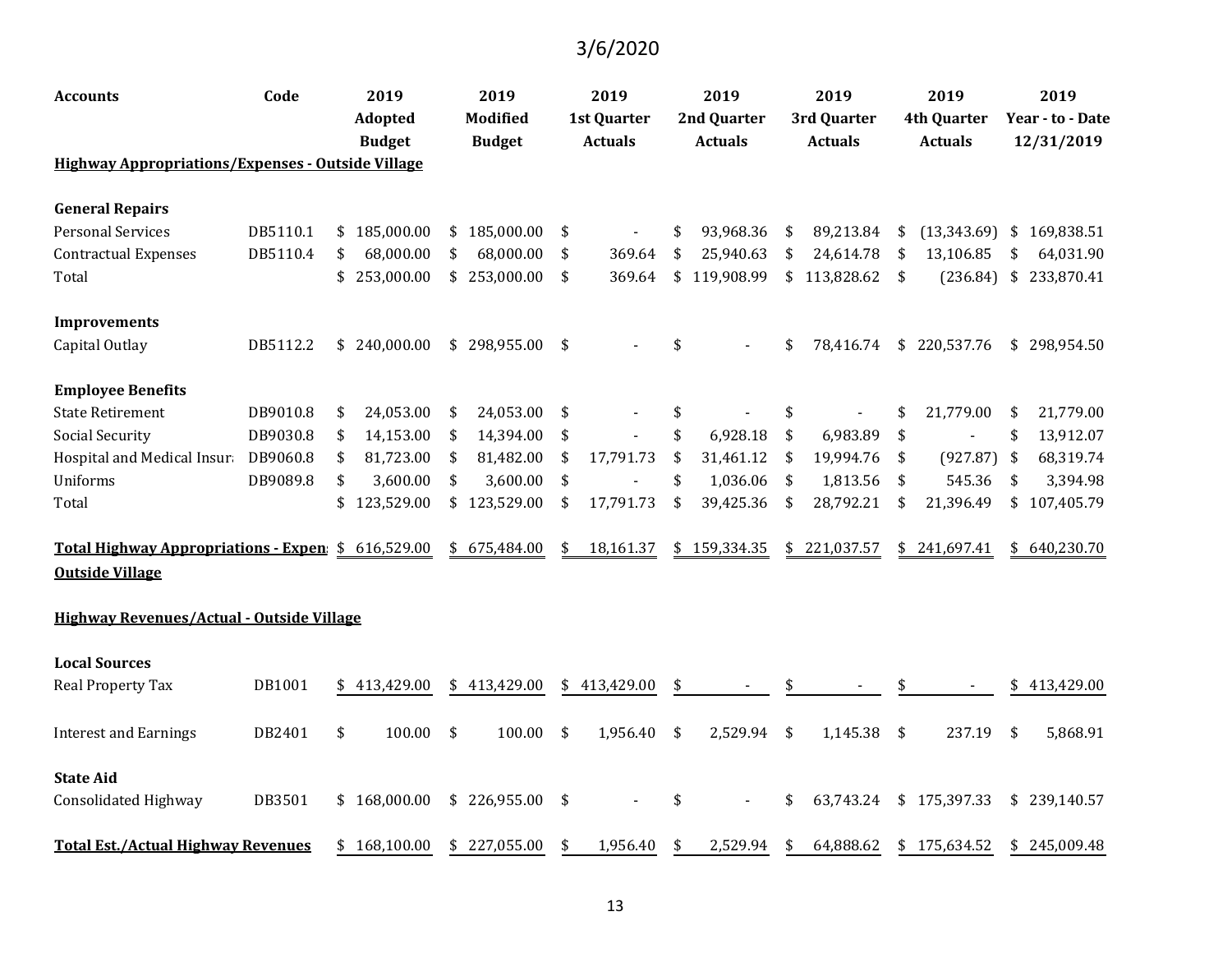| <b>Accounts</b>                        | Code          | 2019                     |    | 2019                             |    | 2019                                 |               | 2019                          |              | 2019                          |    | 2019                                 | 2019         |                                |  |
|----------------------------------------|---------------|--------------------------|----|----------------------------------|----|--------------------------------------|---------------|-------------------------------|--------------|-------------------------------|----|--------------------------------------|--------------|--------------------------------|--|
|                                        |               | Adopted<br><b>Budget</b> |    | <b>Modified</b><br><b>Budget</b> |    | <b>1st Quarter</b><br><b>Actuals</b> |               | 2nd Quarter<br><b>Actuals</b> |              | 3rd Quarter<br><b>Actuals</b> |    | <b>4th Quarter</b><br><b>Actuals</b> |              | Year - to - Date<br>12/31/2019 |  |
| <b>Unexpended Balance/cash on hand</b> |               | \$<br>35,000.00          |    | 35,000.00                        |    | \$531,250.03                         | \$ 370,419.13 |                               | \$154,388.57 |                               | \$ | (3,644.04)                           | \$152,233.78 |                                |  |
|                                        |               | appropriated             |    |                                  |    | cash on hand                         |               | cash on hand                  |              | cash on hand                  |    | cash on hand                         |              | fund balance                   |  |
|                                        |               | fund balance             |    |                                  |    | 3/31/2019                            |               | 6/30/2019                     |              | 9/30/2019                     |    | 12/31/2019                           |              | 12/31/2019                     |  |
|                                        |               |                          |    |                                  |    |                                      |               |                               |              |                               |    |                                      | \$           | 75,000.00                      |  |
| <b>SPECIAL DISTRICTS</b>               |               |                          |    |                                  |    |                                      |               |                               |              |                               |    |                                      |              | appropriated                   |  |
| <b>Fire Protection Districts</b>       |               |                          |    |                                  |    |                                      |               |                               |              |                               |    |                                      |              | 2020 budget                    |  |
| <b>Appropriations/Expenditures</b>     |               |                          |    |                                  |    |                                      |               |                               |              |                               |    |                                      |              |                                |  |
| #6 Fort Ann SF1                        | SF3410.4      | \$204,390.00             |    | \$204,390.00                     |    | \$204,390.00                         | \$            |                               | \$           |                               | \$ |                                      |              | \$204,390.00                   |  |
| LOSAP                                  | SF9010.8      | \$                       | \$ |                                  | \$ |                                      | \$            |                               | \$           |                               | \$ |                                      | \$           |                                |  |
| Total                                  |               | \$<br>204,390.00         | \$ | 204,390.00                       | \$ | 204,390.00                           | \$            |                               | \$           |                               | \$ | $\blacksquare$                       | \$           | 204,390.00                     |  |
| #7 Pilot Knob SF2                      | SF3410.4      | \$<br>95,250.00          | \$ | 95,533.50                        | \$ | 95,534.00                            | \$            |                               | \$           |                               | \$ | 283.22                               | \$           | 95,533.22                      |  |
| LOSAP                                  | SF9010.8      | \$<br>3,240.00           | \$ | 3,240.00                         | \$ | 3,240.00                             | \$            |                               | \$           |                               | \$ |                                      | \$           | 3,240.00                       |  |
| Total                                  |               | \$<br>98,490.00          | \$ | 98,773.50                        | \$ | 98,774.00                            | \$            |                               | \$           |                               | \$ | 283.22                               | \$           | 98,773.22                      |  |
| #8 West Fort Ann SF3                   | SF3410.4      | \$<br>244,934.00         | \$ | 245,217.50                       | \$ | 245,218.00                           | \$            |                               | \$           |                               | \$ | 283.22                               | \$           | 245,217.22                     |  |
| LOSAP                                  | SF9010.8      | \$                       |    |                                  |    |                                      | \$            |                               | \$           |                               | \$ |                                      | \$           |                                |  |
| Total                                  |               | 244,934.00               | \$ | 245,217.50                       | \$ | 245,218.00                           | \$            |                               | \$           |                               | \$ | 283.22                               |              | \$245,217.22                   |  |
| <b>Total - All Fire Districts</b>      | <b>TOTALS</b> | \$547,814.00             | \$ | 548,381.00                       | \$ | 548,382.00                           | \$            |                               |              |                               | \$ | 566.44                               | \$           | 548,380.44                     |  |
| <b>RevenuesActuals - Local Sources</b> |               |                          |    |                                  |    |                                      |               |                               |              |                               |    |                                      |              |                                |  |
| Real Property Tax                      | SF1001        | \$547,814.00             |    | \$547,814.00                     |    | \$547,814.00                         | \$            |                               |              |                               |    |                                      |              | \$547,814.00                   |  |
| <b>Interest and Earnings</b>           | SF2401        | \$                       | S  |                                  |    |                                      |               |                               | \$           |                               | \$ | 6.99                                 | \$           | 6.99                           |  |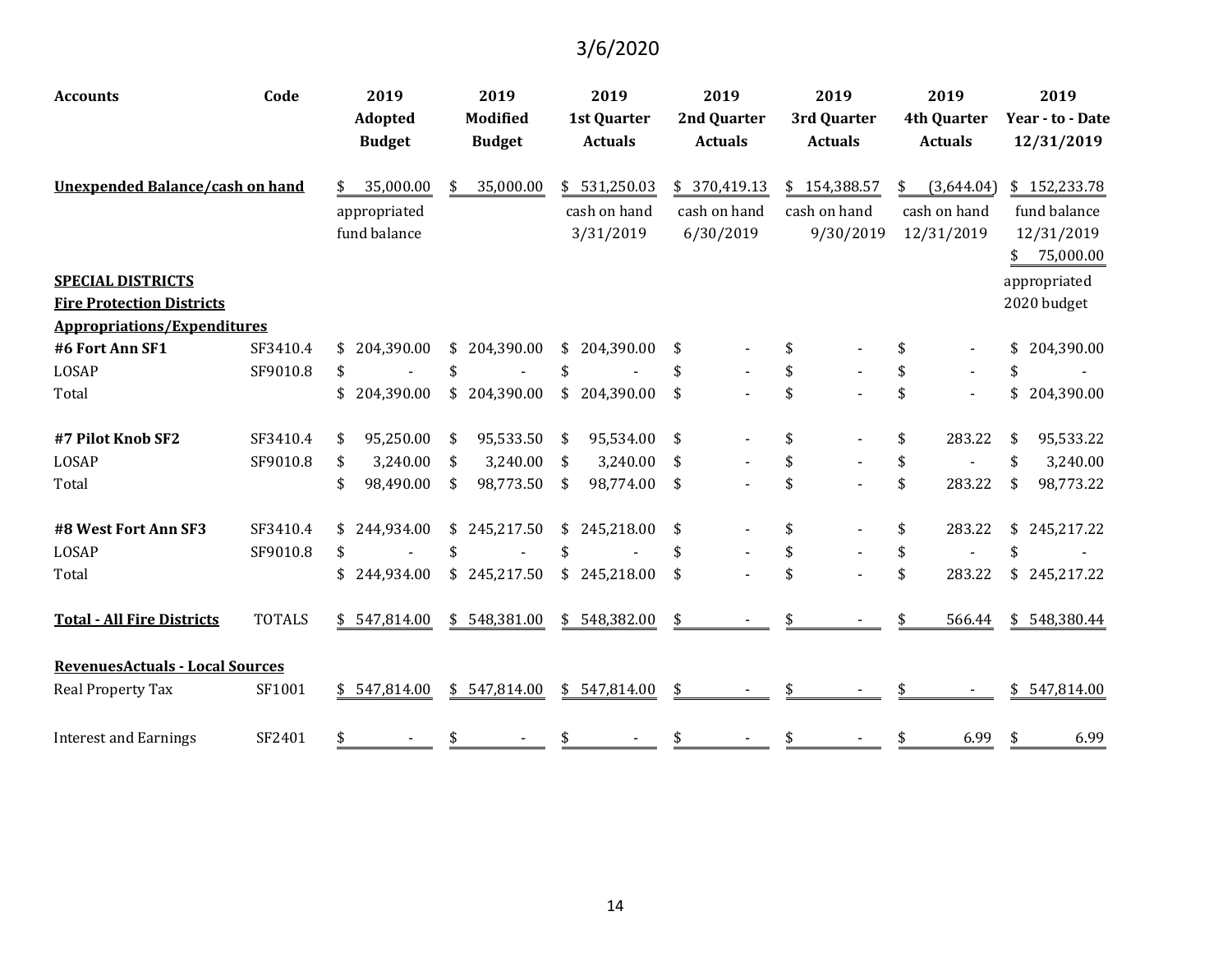| Accounts                                                 | Code     | 2019<br><b>Adopted</b><br><b>Budget</b> |            | 2019<br><b>Modified</b><br><b>Budget</b> |              | 2019<br>1st Quarter<br><b>Actuals</b> |            | 2019<br>2nd Quarter |                |                | 2019<br>3rd Quarter |    | 2019<br><b>4th Quarter</b> |            | 2019<br>Year - to - Date |  |
|----------------------------------------------------------|----------|-----------------------------------------|------------|------------------------------------------|--------------|---------------------------------------|------------|---------------------|----------------|----------------|---------------------|----|----------------------------|------------|--------------------------|--|
|                                                          |          |                                         |            |                                          |              |                                       |            | <b>Actuals</b>      |                | <b>Actuals</b> |                     |    | <b>Actuals</b>             | 12/31/2019 |                          |  |
| <b>Hadlock Park District</b>                             |          |                                         |            |                                          |              |                                       |            |                     |                |                |                     |    |                            |            |                          |  |
| <b>Appropriations/Expenses</b>                           |          |                                         |            |                                          |              |                                       |            |                     |                |                |                     |    |                            |            |                          |  |
| <b>Parks</b>                                             |          |                                         |            |                                          |              |                                       |            |                     |                |                |                     |    |                            |            |                          |  |
| <b>Personal Services</b>                                 | SP7110.1 | \$                                      | 51,732.00  | \$                                       | 51,732.00    | \$                                    | 1,500.00   | \$                  | 2,775.28       | \$             | 22,217.26           | \$ | 2,120.50                   | \$         | 28,613.04                |  |
| Equipment                                                | SP7110.2 | \$                                      |            | \$                                       |              | $\boldsymbol{\$}$                     |            | \$                  |                | \$             |                     | \$ | $\blacksquare$             | \$         | $\blacksquare$           |  |
| <b>Contractual Expenses</b>                              | SP7110.4 | \$                                      | 111,346.00 | \$                                       | 111,346.00   | \$                                    | 57,499.50  | \$                  | 2,130.29       | \$             | 11,999.92           | \$ | 5,917.96                   | \$         | 77,547.67                |  |
| Total                                                    |          | \$                                      | 163,078.00 |                                          | \$163,078.00 | \$                                    | 58,999.50  | \$                  | 4,905.57       | \$             | 34,217.18           | \$ | 8,038.46                   | \$         | 106,160.71               |  |
| <b>Employee Benefits</b>                                 |          |                                         |            |                                          |              |                                       |            |                     |                |                |                     |    |                            |            |                          |  |
| <b>State Retirement</b>                                  | SP9010.8 | \$                                      | 968.00     | \$                                       | 968.00       | \$                                    |            | \$                  |                | \$             |                     | \$ | 934.00                     | \$         | 934.00                   |  |
| Social Security                                          | SP9030.8 | \$                                      | 3,958.00   | \$                                       | 3,958.00     | \$                                    | 114.76     | \$                  | 212.31         | \$             | 1,699.63            | \$ | 162.21                     | \$         | 2,188.91                 |  |
| Health Insurance                                         | SP9060.8 | \$                                      |            | \$                                       |              | \$                                    |            | \$                  |                | \$             |                     | \$ | $\blacksquare$             | \$         |                          |  |
| Total                                                    |          | \$                                      | 4,926.00   | \$                                       | 4,926.00     | \$                                    | 114.76     | \$                  | 212.31         | \$             | 1,699.63            | \$ | 1,096.21                   | \$         | 3,122.91                 |  |
| <b>Debt Service Principal</b>                            |          |                                         |            |                                          |              |                                       |            |                     |                |                |                     |    |                            |            |                          |  |
| Serial Bond                                              | SP9710.6 | \$                                      | 55,000.00  | \$                                       | 55,000.00    | \$                                    |            | \$                  |                | \$             | 55,000.00           | \$ |                            | \$         | 55,000.00                |  |
| Total                                                    |          | \$                                      | 55,000.00  | \$                                       | 55,000.00    | \$                                    |            | \$                  |                | \$             | 55,000.00           | \$ | $\blacksquare$             | \$         | 55,000.00                |  |
| <b>Interest</b>                                          |          |                                         |            |                                          |              |                                       |            |                     |                |                |                     |    |                            |            |                          |  |
| Serial Bond                                              | SP9710.7 | \$                                      | 47,682.00  | \$                                       | 47,682.00    | \$                                    | 23,840.63  | \$                  | $\blacksquare$ | \$             | 23,840.63           | \$ |                            | \$         | 47,681.26                |  |
| Total                                                    |          | \$                                      | 47,682.00  | \$                                       | 47,682.00    | \$                                    | 23,840.63  | \$                  | $\blacksquare$ | \$             | 23,840.63           | \$ | $\blacksquare$             | \$         | 47,681.26                |  |
| <b>Total Hadlock District Appropriations</b> \$          |          |                                         | 270,686.00 | \$                                       | 270,686.00   | \$                                    | 82,954.89  | \$                  | 5,117.88       | \$             | 114,757.44          | \$ | 9,134.67                   |            | \$211,964.88             |  |
| <b>Expenditures</b>                                      |          |                                         |            |                                          |              |                                       |            |                     |                |                |                     |    |                            |            |                          |  |
| <b>Hadlock Park District - Estimated Revenues/Actual</b> |          |                                         |            |                                          |              |                                       |            |                     |                |                |                     |    |                            |            |                          |  |
| Real Property Tax                                        | SP1001   | \$                                      | 240,636.00 | \$                                       | 240,636.00   | \$                                    | 240,636.00 | \$                  |                | \$             |                     | \$ |                            | \$         | 240,636.00               |  |
| <b>Interest and Earnings</b>                             | SP2401   | \$                                      | 50.00      | \$                                       | 50.00        | \$                                    | 27.36      | -\$                 | 27.23          | $\frac{1}{2}$  | 8.90                | \$ |                            | \$         | 63.49                    |  |